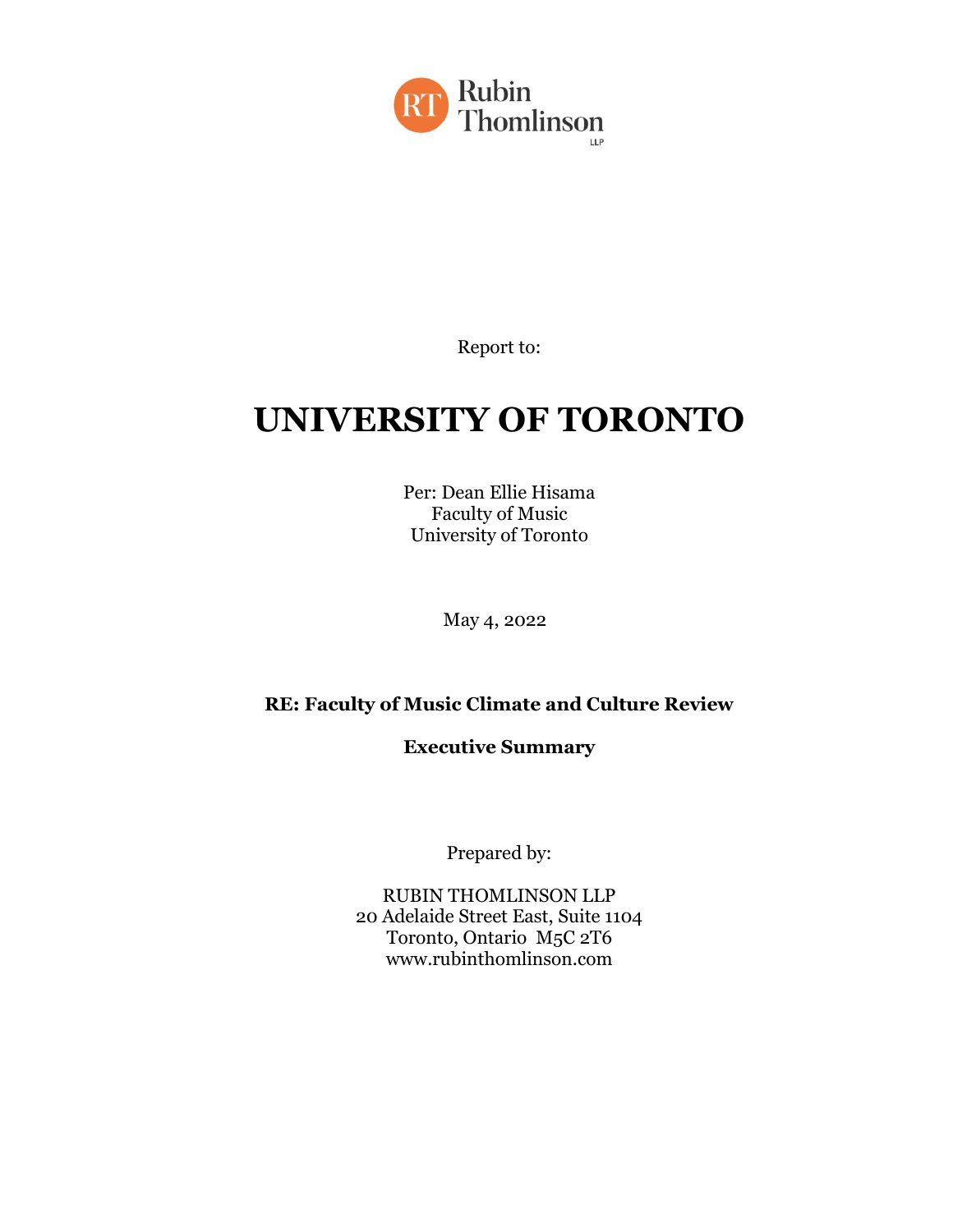

# **Table of Contents**

| 1. |               |                                                                  |
|----|---------------|------------------------------------------------------------------|
| 2. |               |                                                                  |
|    | a)            |                                                                  |
|    | b)            |                                                                  |
|    | $\mathbf{c})$ |                                                                  |
| 3. |               |                                                                  |
|    | a)            |                                                                  |
|    | b)            |                                                                  |
|    |               | i.<br>Individual Experiences with Racial Discrimination 5        |
|    |               | ii.                                                              |
|    |               |                                                                  |
|    | $\mathbf{c})$ |                                                                  |
|    |               | i.<br>Individual Experiences with Sexism, Sexual Harassment, and |
|    |               |                                                                  |
|    |               | Systemic Issues Contributing to Sexual Harassment and<br>ii.     |
|    |               |                                                                  |
|    | d)            |                                                                  |
|    |               | i.<br>Individual Experiences with Harassment10                   |
|    |               | ii.                                                              |
|    | e)            |                                                                  |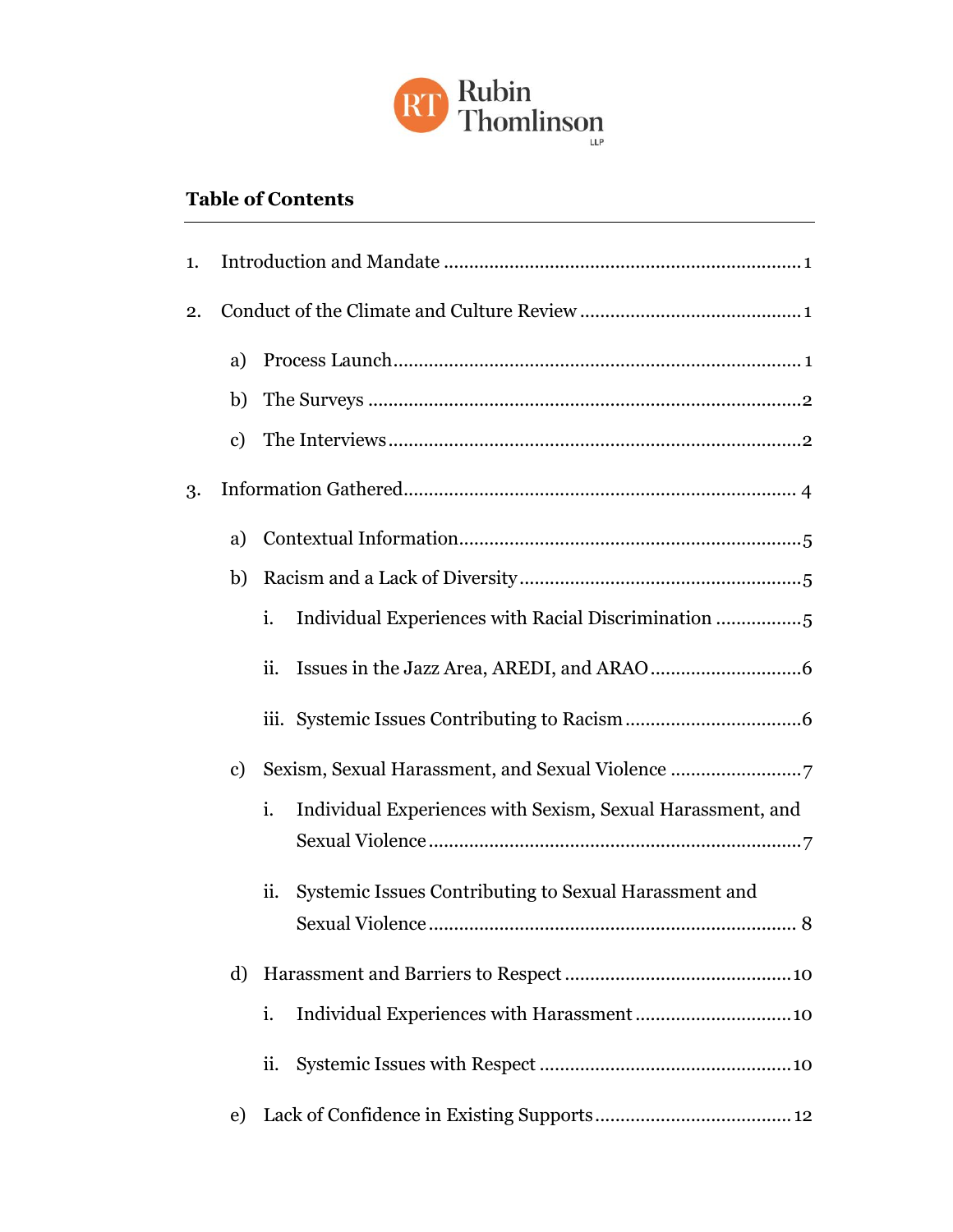

|    | f)            |                                                              |
|----|---------------|--------------------------------------------------------------|
|    | g)            |                                                              |
|    | h)            |                                                              |
| 4. |               |                                                              |
|    | a)            |                                                              |
|    |               | i.                                                           |
|    |               | ii.                                                          |
|    |               |                                                              |
|    | b)            |                                                              |
|    |               | i.<br>EDI Director and Task Force on Equity and Belonging 18 |
|    |               | ii.                                                          |
|    |               |                                                              |
|    |               |                                                              |
|    | $\mathbf{c})$ |                                                              |
|    |               | i.                                                           |
|    |               | ii.                                                          |
|    | d)            |                                                              |
|    |               | i.                                                           |
|    |               | ii.                                                          |
|    | e)            |                                                              |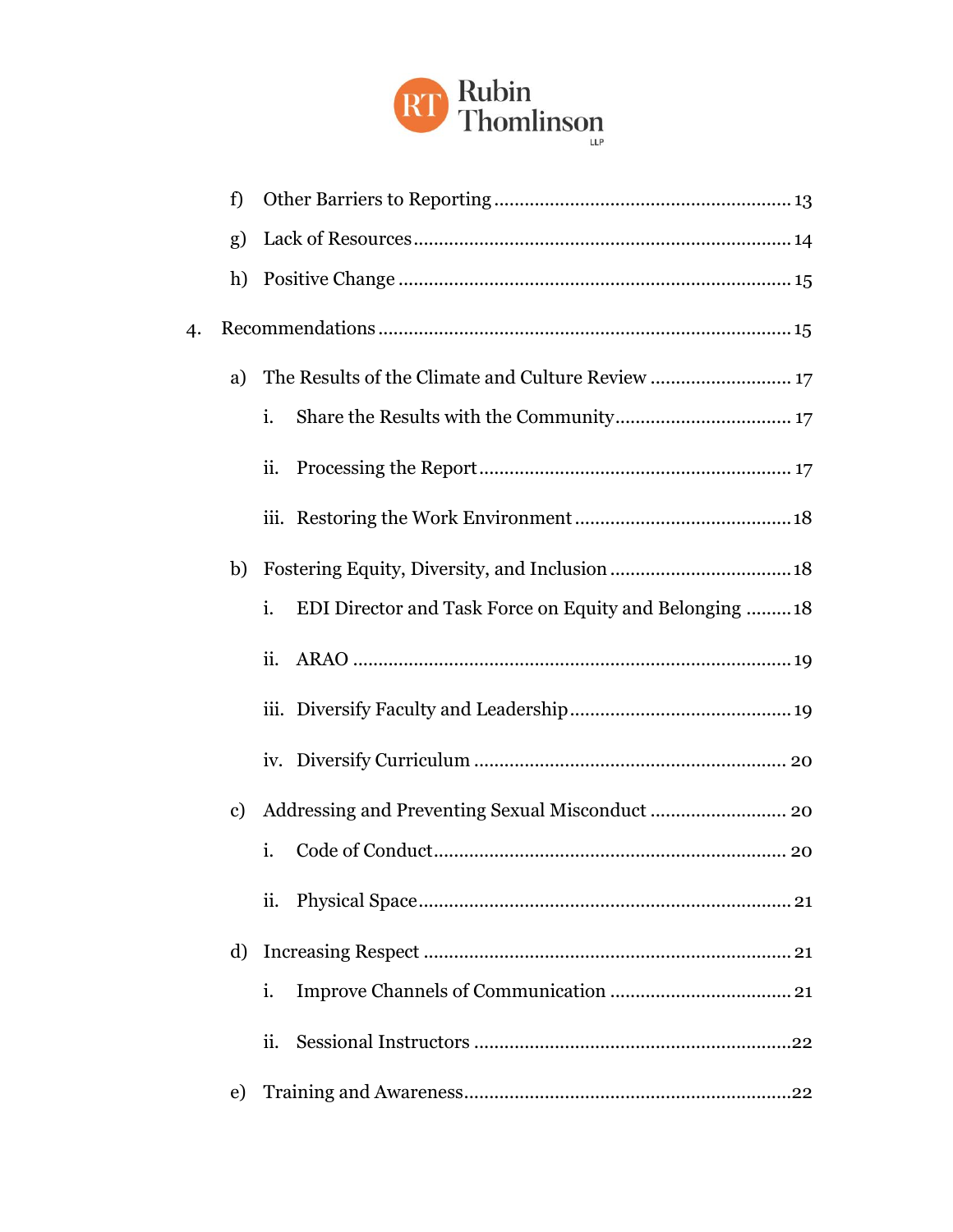

#### <span id="page-3-0"></span>*1. Introduction and Mandate*

On August 12, 2021, the University of Toronto ("the University") retained Rubin Thomlinson LLP ("RT") to conduct a Climate and Culture Review of the Faculty of Music ("the Faculty"). Our mandate was to assess the experiences of faculty, sessional and adjunct instructors, staff, students, and alums in the Faculty's working/learning environment, including any issues they had with harassment, sexual harassment, and racial and code-based discrimination. We were to collect information via a dedicated email address, an online survey, one-on-one interviews, and group interviews with key stakeholders.

# <span id="page-3-1"></span>*2. Conduct of the Climate and Culture Review*

#### **a) Process Launch**

<span id="page-3-2"></span>On September 15, 2021, the Faculty's Dean Ellie Hisama announced the Climate and Culture Review in a letter to the Faculty community.

As part of the process launch, we conducted "meet and greet" sessions with key stakeholders to explain the Climate and Culture Review process and answer any questions. Specifically, we met with representatives from the Faculty's Anti-Racism and Anti-Oppression Committee ("ARAO"), the Faculty of Music Undergraduate Association ("FMUA"), the Music Graduate Students Association ("MGSA"), the Faculty of Music Anti-Racist Alliance ("FoMARA"), the Faculty's Senior Leadership Group ("SLG"), and representatives from CUPE 3902, USW 1998, Professional and Managerial group, and UTFA (the unions and association that represent sessional instructors, staff, and faculty, respectively). We conducted 13 "meet and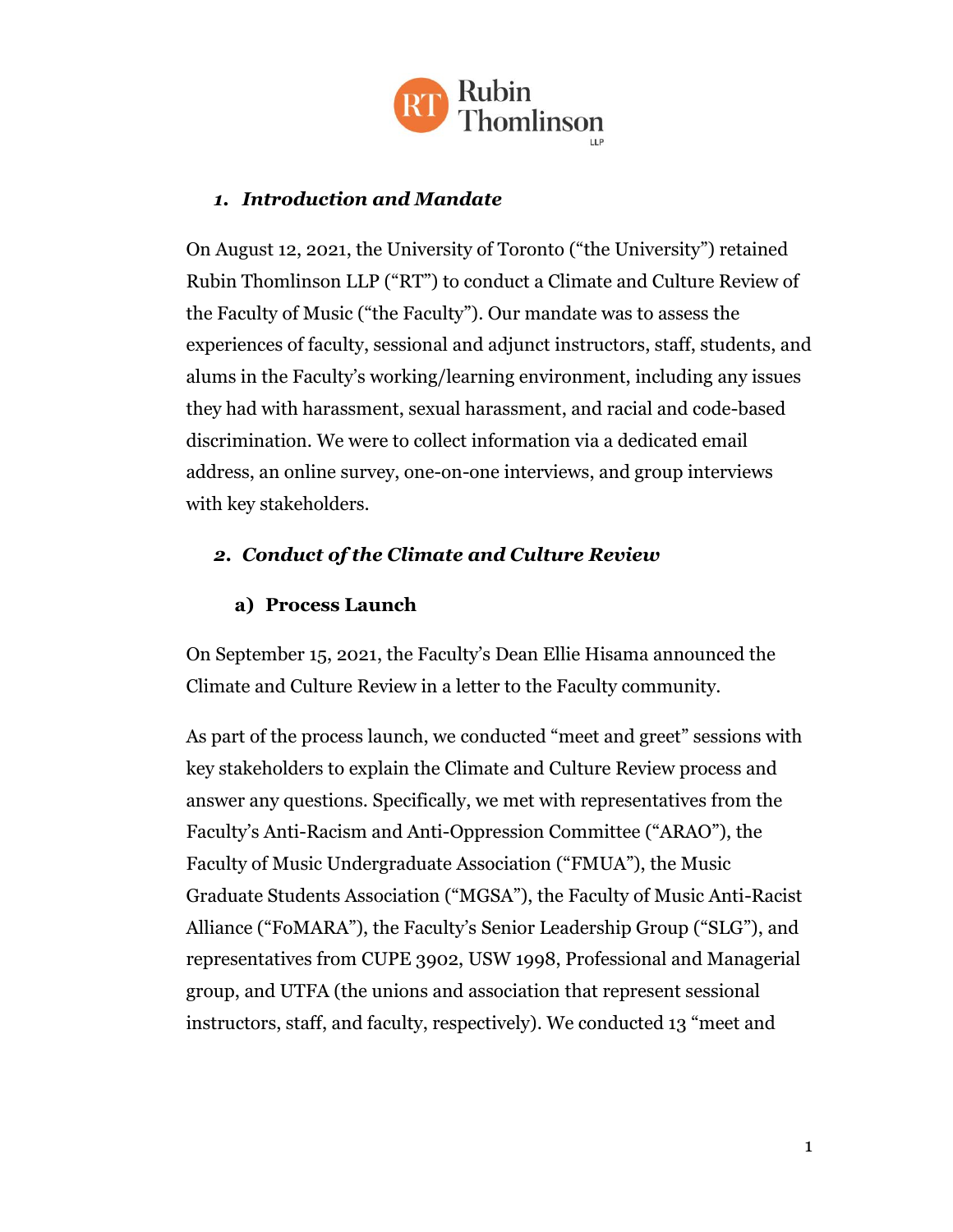

greets" between October 1 and 13, 2021. <sup>1</sup> We also attended a Faculty Council meeting on October 26.

# **b) The Surveys**

<span id="page-4-0"></span>We created two surveys – one for faculty, staff, librarians, adjunct and sessional instructors and one for students and alums – on the online survey platform Survey Monkey.

On October 4, 2021, we distributed links to the relevant survey via email to 2,082 faculty, staff, librarians, adjunct and sessional instructors, students, and alums from the classes of 2017-2021. We also provided the dedicated email address via this email, and advised potential participants that they were welcome to provide us with information or request a one-on-one interview using this email address.

Following feedback from stakeholders, we decided to include retired and emeritus professors and staff as well as accompanists in the survey population. We emailed these groups (a total of 65 people) links to the faculty, staff, and sessional instructor survey on October 19, 2021.

The survey closed on October 28, 2021. We received a total of 470 responses: 319 responses from students and alums, and 151 responses from faculty, staff, librarians, adjunct and sessional instructors.

# **c) The Interviews**

<span id="page-4-1"></span>At the end of both surveys, participants could choose to identify themselves and provide their contact information for the purposes of participating in a one-on-one interview. We received 163 requests to participate in one-on-

<sup>&</sup>lt;sup>1</sup> In some cases, we conducted more than one meeting for a group in order to accommodate representatives' schedules.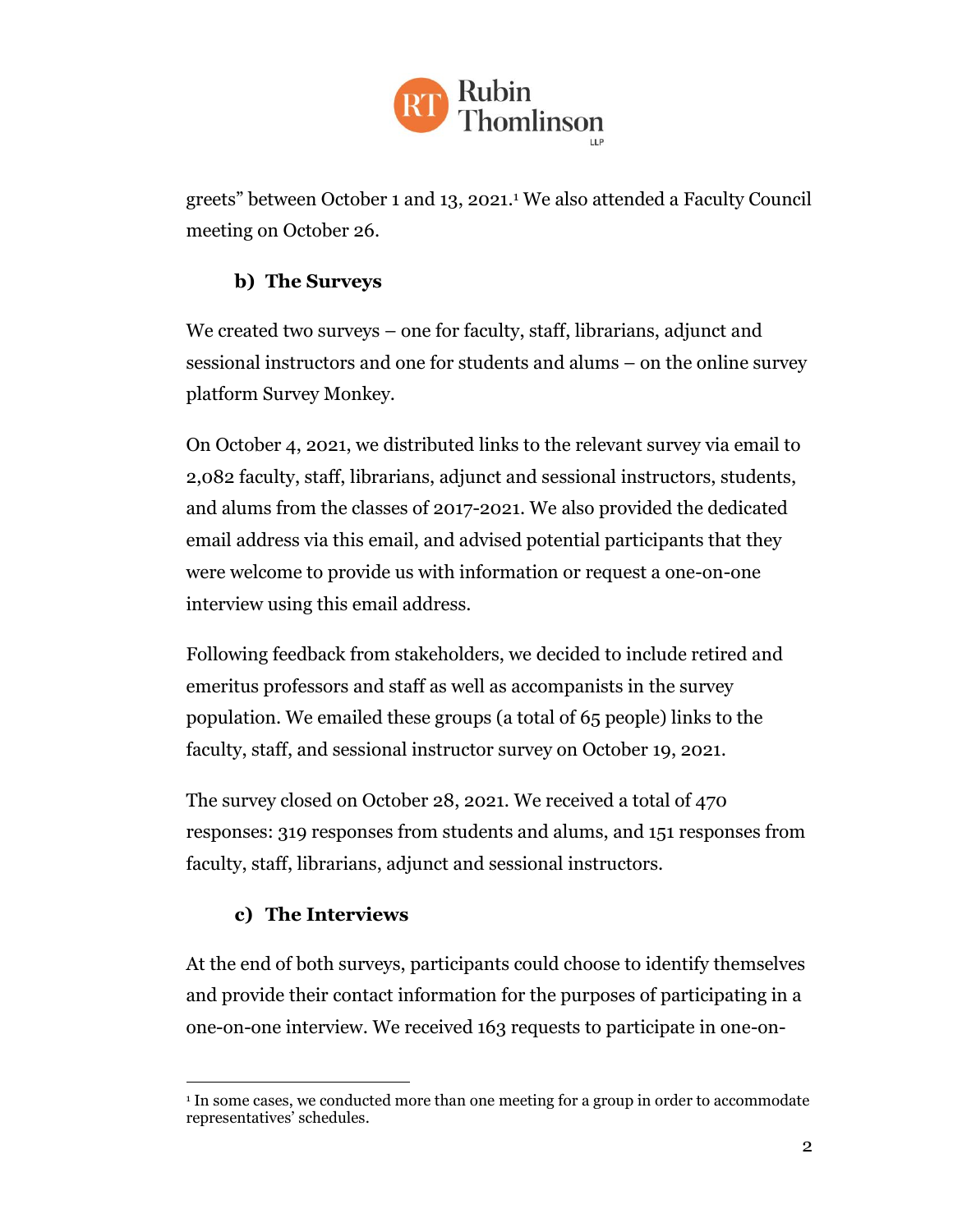

one interviews. Some participants did not provide their contact information, so we were unable to reach out to them. We reached out to all those who requested interviews and who provided us with their contact information, which was a total of 134 participants.

We began conducting interviews with those who requested them via the dedicated email account on October 25, 2021. Ultimately, we conducted 87 one-on-one interviews between October 25, 2021, and January 18, 2022. During the interviews, participants were encouraged to share anything they had not included in their surveys, anything they wanted to expand on, or anything that they wanted to highlight for the purposes of this Review process. All participants were asked if they had any suggestions or recommendations they would make to the Faculty.

On January 17, 2022, we contacted the stakeholder groups by email to request that they schedule interviews. We conducted interviews with the ARAO, the FMUA, the MGSA, FoMARA, the SLG, CUPE 3902, USW 1998, Professional and Managerial group, and UTFA between January 24 and March 4, 2022.

In addition to the survey and interviews, we received and reviewed documentation from participants, including reports from FoMARA and #thisisartschool (discussed in further detail under section b) ii) below) and an open letter from the FMUA.

In both the surveys and the interviews, participants were advised that they could participate anonymously and that the information they provided to RT as part of the Review process would not be attributed to them in the report. They were further advised that the only exception to the anonymity of the process would be if there was a disclosure of potential risk of physical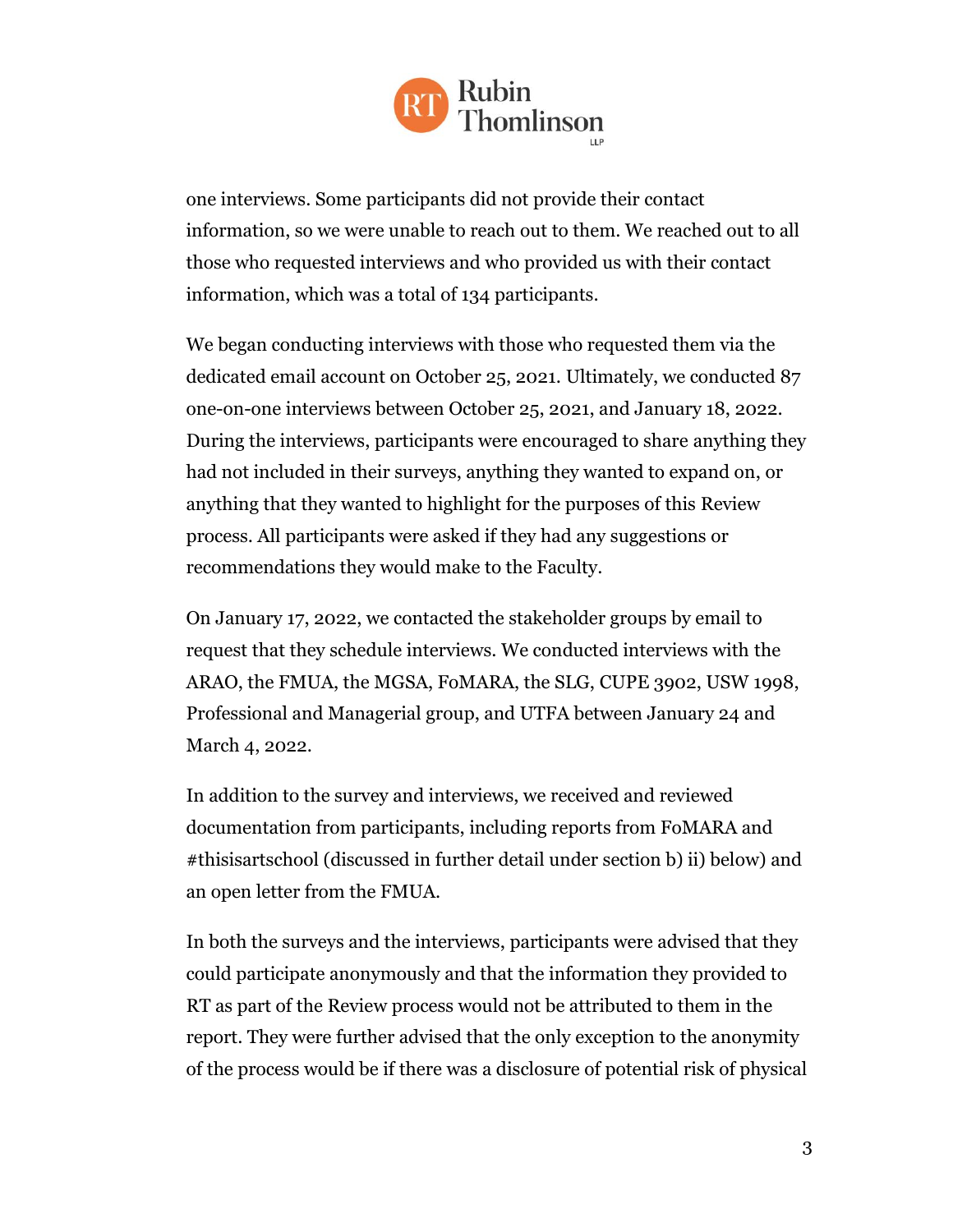

harm to individuals (either self or others), threats or risk of violence, and/or the disclosure of a potential criminal act.

#### <span id="page-6-0"></span>*3. Information Gathered*

In this section, we have included a summary of the information provided in the surveys and interviews. It is important to note that the information included in this section represents the subjective experiences of those who participated. We did not test the information, for example, by sharing information as allegations or by seeking responses, and we have not made factual findings related to the concerns.

Over the course of this process, we heard from hundreds of people about their experiences with the Faculty, their perception of the issues it faces, and their recommendations for change. In this section, we have summarized the issues that were raised most frequently and that appeared to most significantly impact the Faculty's working and learning environment. To assist in understanding the frequency with which issues or concerns were identified to us, we use the following ranges to denote frequency of response: "one" (1 person), "some" (2-5 people), "several" (6- 10), "many" (over 10 people).

Below, we set out some general comments about the context of the survey and its participants. We have then organized the information we received into seven sections: Racism and a Lack of Diversity; Sexism, Sexual Harassment, and Sexual Violence; Harassment and Barriers to Respect; Lack of Confidence in Existing Supports; Other Barriers to Reporting; Lack of Resources; and Positive Change. We note that, as expected in a review of this magnitude, participants' opinions on each of the issues outlined below varied. In most cases, there were at least some participants who expressed views contrary to those of the majority of participants.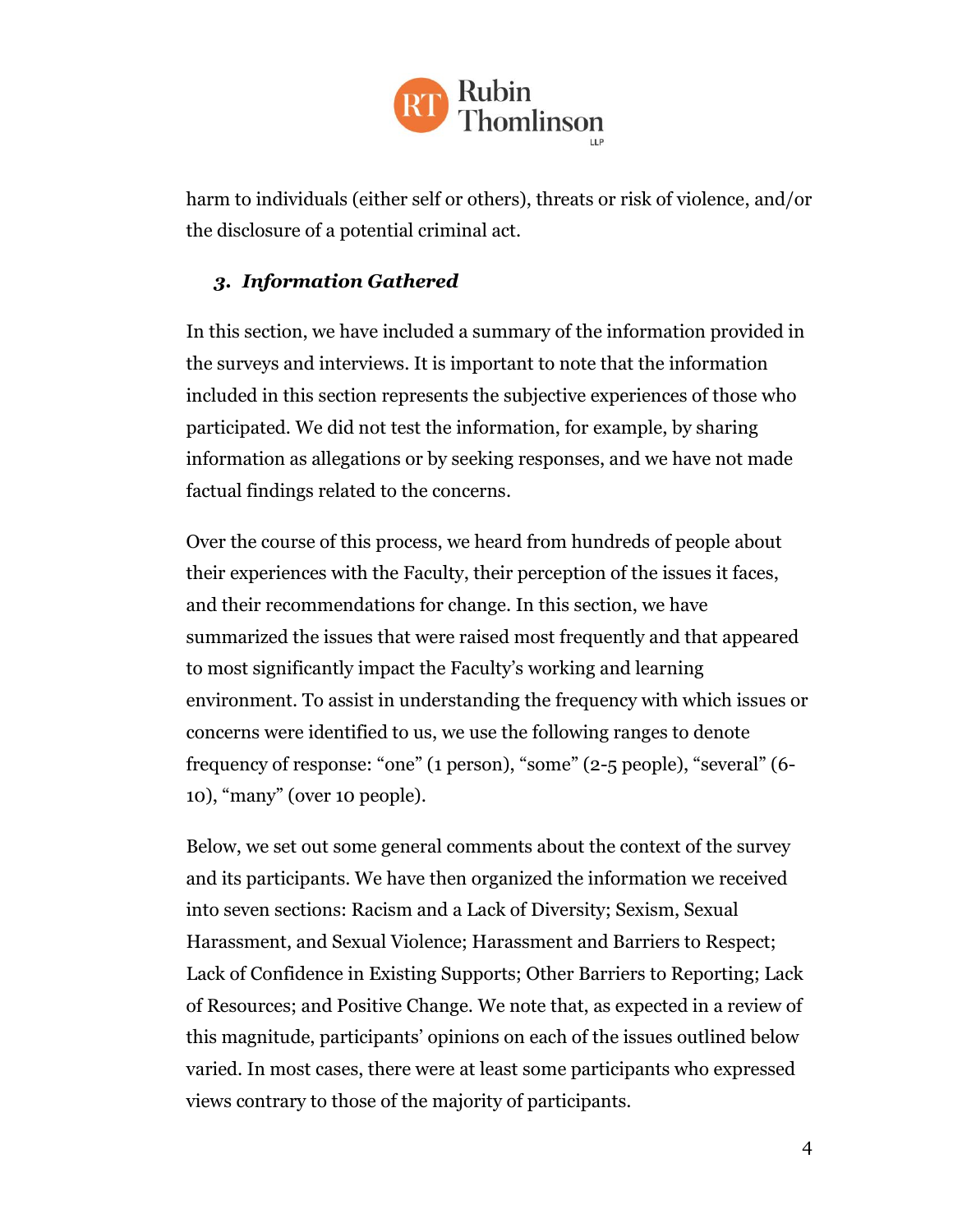

# **a) Contextual Information**

<span id="page-7-0"></span>Although participants described longstanding and serious issues in the Faculty, which will be detailed in the sections below, it should be noted that many participants described a learning, teaching, and working environment that is, at its best, supportive, collegial, and aimed at making great art and developing great artists. It was clear that many participants cared deeply about the Faculty and were dedicated to improving its environment.

It should also be noted that, although the issues below are described separately for the purposes of this report, they are interrelated. One theme in particular came up as a contributing factor to many of the issues we were told about: the Faculty's "conservatory culture." This was described to us as a culture that prioritizes the performance of Western, classical music and emphasizes one-on-one instruction. Participants told us that the "conservatory culture" or "conservatory model" of education fosters racism, sexism, and harassment and creates a barrier to reporting issues. This culture and its impact will be discussed in further detail in sections b), c) and d) below.

# <span id="page-7-1"></span>**b) Racism and a Lack of Diversity**

# i. Individual Experiences with Racial Discrimination

<span id="page-7-2"></span>Many participants described experiencing or witnessing racial discrimination in the Faculty. Most of the experiences described were instances of microaggressions and racist comments, which participants told us were made by professors, colleagues, and fellow students. Many of the examples were anti-Indigenous, anti-Black or anti-Asian in nature. The racist comments were made both in public settings, such as during classes, and in private conversations.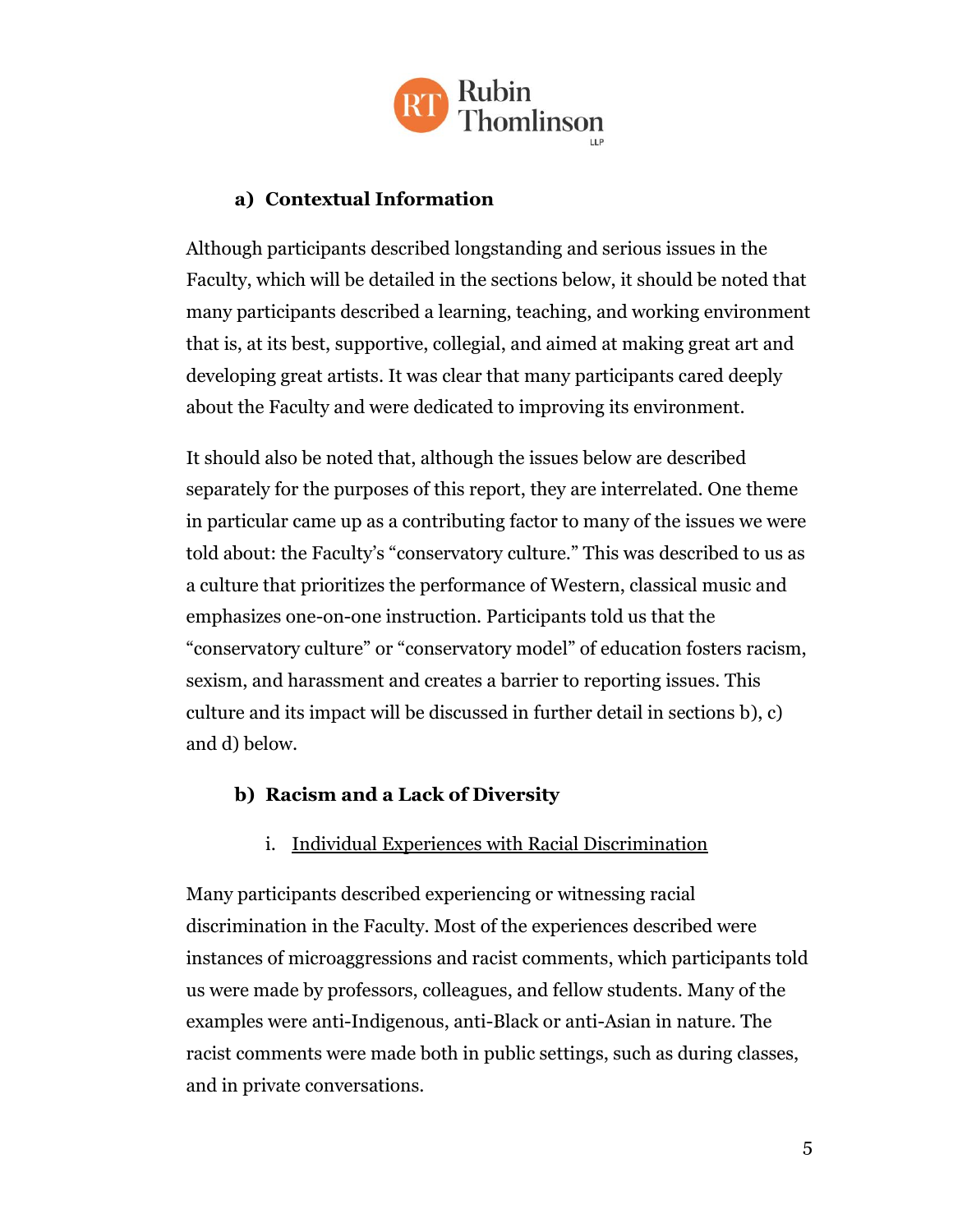

Racialized participants also described being overlooked or passed over for opportunities and feeling as if they did not belong in the Faculty.

Many participants asked that faculty, adjunct and sessional instructors receive training on anti-racism and anti-oppression.

# ii. Issues in the Jazz Area, AREDI, and ARAO

<span id="page-8-0"></span>Many participants expressed concern about the work of the Anti-Racism, Equity, Diversity and Inclusion working group ("AREDI") and, later, ARAO in the 2020-2021 academic year. We understand that the Faculty set up these bodies in response to calls to action to address racism within the Faculty from an online movement known as #thisisartschool, as well as from other alums, students, faculty, and staff. AREDI was a precursor to ARAO.

Several participants told us that ARAO was comprised mainly of white members and that it did not adequately consider the position or contributions of its racialized members. We also heard that ARAO lacked a clear mandate and a code of conduct. It was apparent that at least several participants were deeply hurt by their experiences with ARAO and had lost confidence in the ability of the Faculty to address racism.

We note that many participants told us that the functioning of ARAO had improved over the 2021-2022 academic year and that it now has a clear mandate and a code of conduct.

#### iii. Systemic Issues Contributing to Racism

<span id="page-8-1"></span>Many participants pointed out to us that individual experiences with racism in the Faculty must be understood in the context of the institutional character of the Faculty.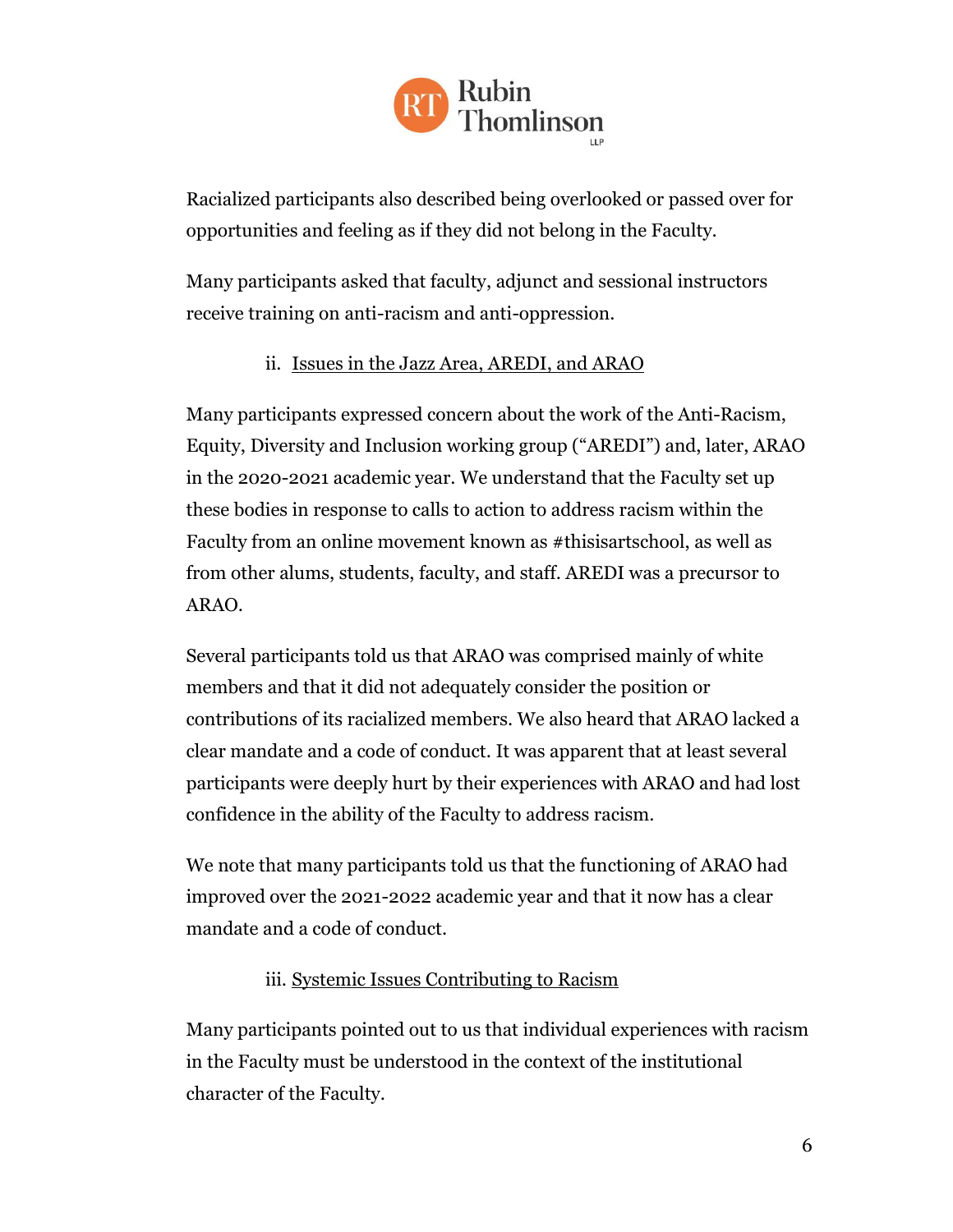

Specifically, several participants told us that the Faculty's conservatory model contributes to racism. Participants explained to us that the Faculty's focus on classical music, primarily composed by white men, creates the conditions for racial discrimination.

Many participants told us that the Faculty lacks diversity in its curriculum, and expressed dissatisfaction with the focus on Western classical music in the Faculty's courses, in repertoire selections, and in programming for performances.

Many participants also pointed out that the Faculty lacks diversity in its instructors, leadership, and students, and asked that the Faculty take steps to address this. Several participants specifically highlighted the lack of diversity in the Faculty's Jazz Area. We were told that while jazz is a historically Black American art form, the Faculty's Jazz Area is primarily white, and its courses do not address the cultural context of jazz.

# <span id="page-9-1"></span><span id="page-9-0"></span>**c) Sexism, Sexual Harassment, and Sexual Violence**

# i. Individual Experiences with Sexism, Sexual Harassment, and Sexual Violence

Many participants described experiencing sexism, sexual harassment, and/or sexual violence in the Faculty. Many participants also described hearing about such experiences from students or colleagues. The incidents described were primarily, though not exclusively, perpetrated by men and directed at women. The most common type of behaviour described by participants were sexualized comments, boundary-violations between instructors and students, and unwanted sexual or romantic advances.

With respect to comments, participants described hearing or being the subject of comments about their appearance or bodies, sexually explicit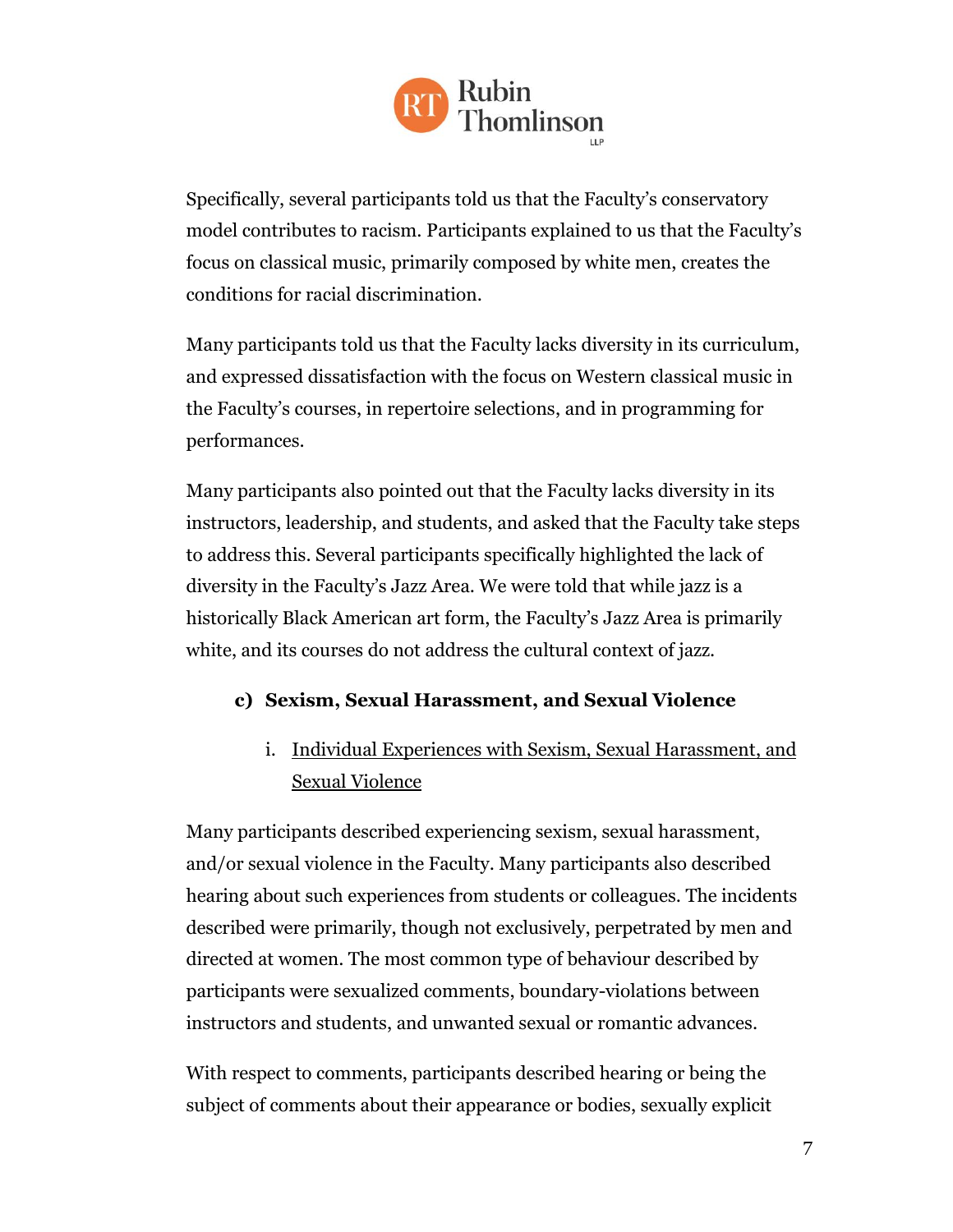

comments, and comments that denigrated their musical ability based on their female gender. Several participants said that they had heard or been the subject of comments that were homophobic or transphobic. Some participants also described being the subject of comments that fetishized their racial identity. Participants most commonly described these comments being made by instructors or students, though they also provided examples of comments made by staff and guest artists who were visiting the Faculty.

With respect to boundary-violations and unwanted sexual or romantic advances, many student participants described experiencing or hearing about instructors or teaching assistants repeatedly contacting students on social media or by text, making sexual or romantic overtures towards students, and touching students without their consent during instruction.

# <span id="page-10-0"></span>ii. Systemic Issues Contributing to Sexual Harassment and Sexual Violence

Many participants told us about risk factors for sexual harassment and sexual violence that are specific to the nature of the Faculty.

Specifically, many participants pointed out that the conservatory model of education leads to relationships between students and instructors that create a risk of sexual misconduct. We were told that under this model, students receive extensive one-on-one training. Many participants said that the amount of time that students spend alone with instructors and the power imbalance between teachers and students places students in a vulnerable position and can contribute to sexual misconduct. Many participants also pointed out that the significance of the instructor-student relationship makes it difficult to for students to speak up when there are issues.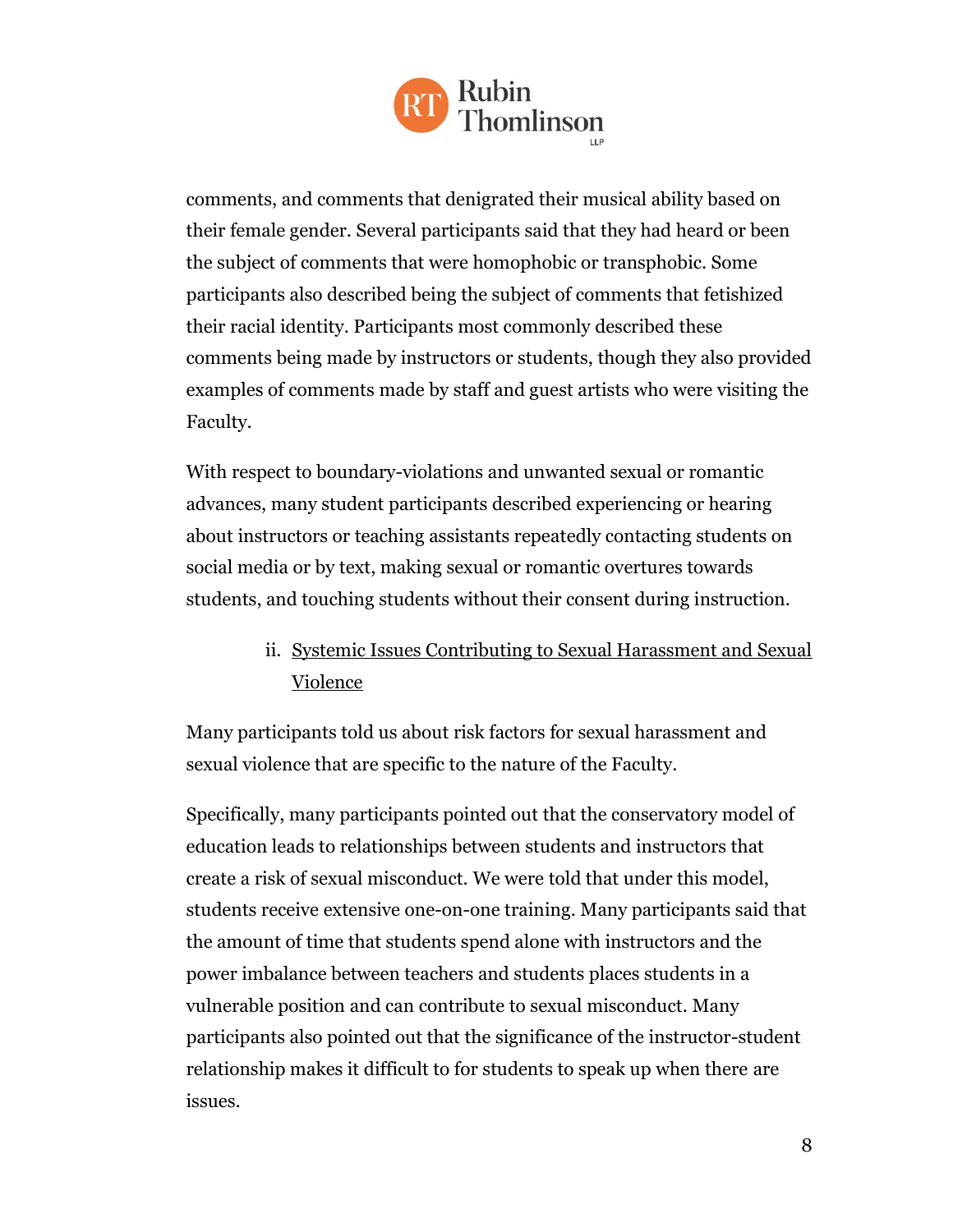

Several participants noted the risk created by the occasional need for music instructors to touch students for pedagogical reasons, such as breathing exercises. While we heard that many instructors ask students for consent before touching them, participants told us that this practice was not universal and that, given the power dynamics at play, students might feel unable to speak up if this made them uncomfortable.

We also heard from several participants that one-on-one student lessons often take place behind closed doors and in windowless, sometimes isolated, rooms. Participants told us that this contributes to the already vulnerable position students are in during lessons, and that it leads some students to feel unsafe.

Many participants pointed out that the Faculty does not have a code of conduct regarding instructor-student relationships and recommended that the Faculty implement one.

Some participants also described an "old boys' club" culture in the Faculty's leadership, which trickled down throughout the Faculty. Some specifically pointed out that, prior to the arrival of Dean Hisama, the Faculty's Senior Leadership Group was entirely male. Other participants told us about male domination among faculty members, particularly within the Jazz Area.

Many female participants described the impact of this "old boys' club" culture on them. Female instructors, in particular, told us about feeling othered and left out in the Faculty and described being interrupted or not taken seriously when they voiced their opinions in meetings. Others described feeling that their work was undervalued or unappreciated by their male colleagues. Some female instructors noted that women do the bulk of the "emotional labour" within the Faculty, including addressing sexual harassment and violence and supporting students who have experienced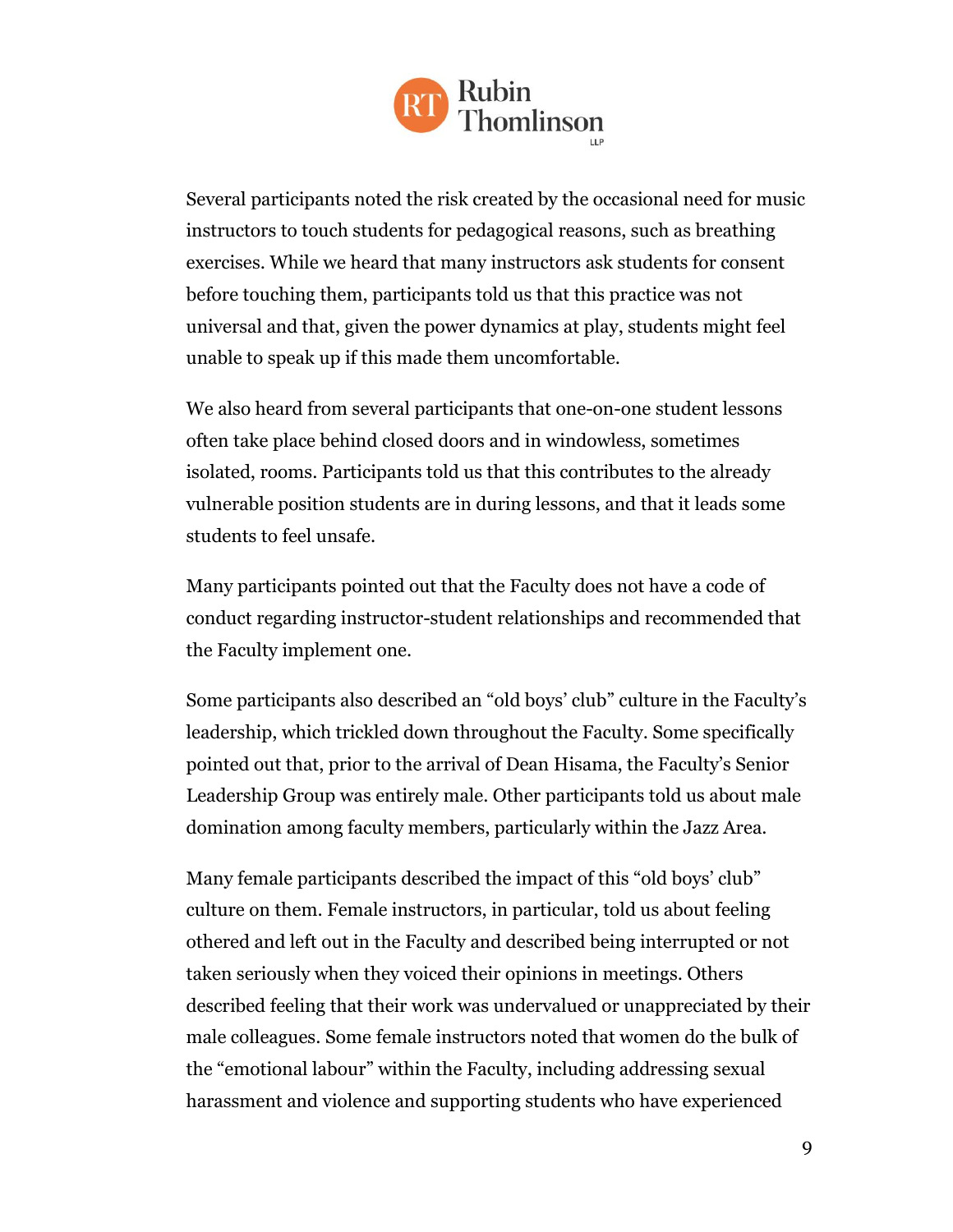

the same. Some female instructors also said that they were denigrated or not taken seriously by male students, while some female students described receiving the same treatment from male instructors.

#### <span id="page-12-0"></span>**d) Harassment and Barriers to Respect**

#### i. Individual Experiences with Harassment

<span id="page-12-1"></span>Many participants reported experiencing or witnessing harassment within the Faculty. The main types of behaviour that student and alum participants told us about were harsh comments or critiques by instructors towards students during class or in lessons. These participants described intentional humiliation of students by teachers in class and the use of demeaning and negative language, rather than constructive criticism, when commenting on students' performance.

Faculty, staff, librarians, adjunct and sessional instructor participants told us about two main types of harassing behaviour that they had either experienced themselves or witnessed. First, many participants reported incidents of faculty-faculty bullying, including cruel comments and spreading of rumours, as well as rude and aggressive behaviour during meetings. Second, several of these participants described bullying by faculty towards staff members. This behaviour included yelling, harsh comments, and fist pounding.

#### ii. Systemic Issues with Respect

<span id="page-12-2"></span>Participants described the lack of communication within the Faculty and competition, favouritism, and the conservatory culture as issues that appeared to contribute to disrespectful behaviour or inhibit the development of a respectful environment in the Faculty.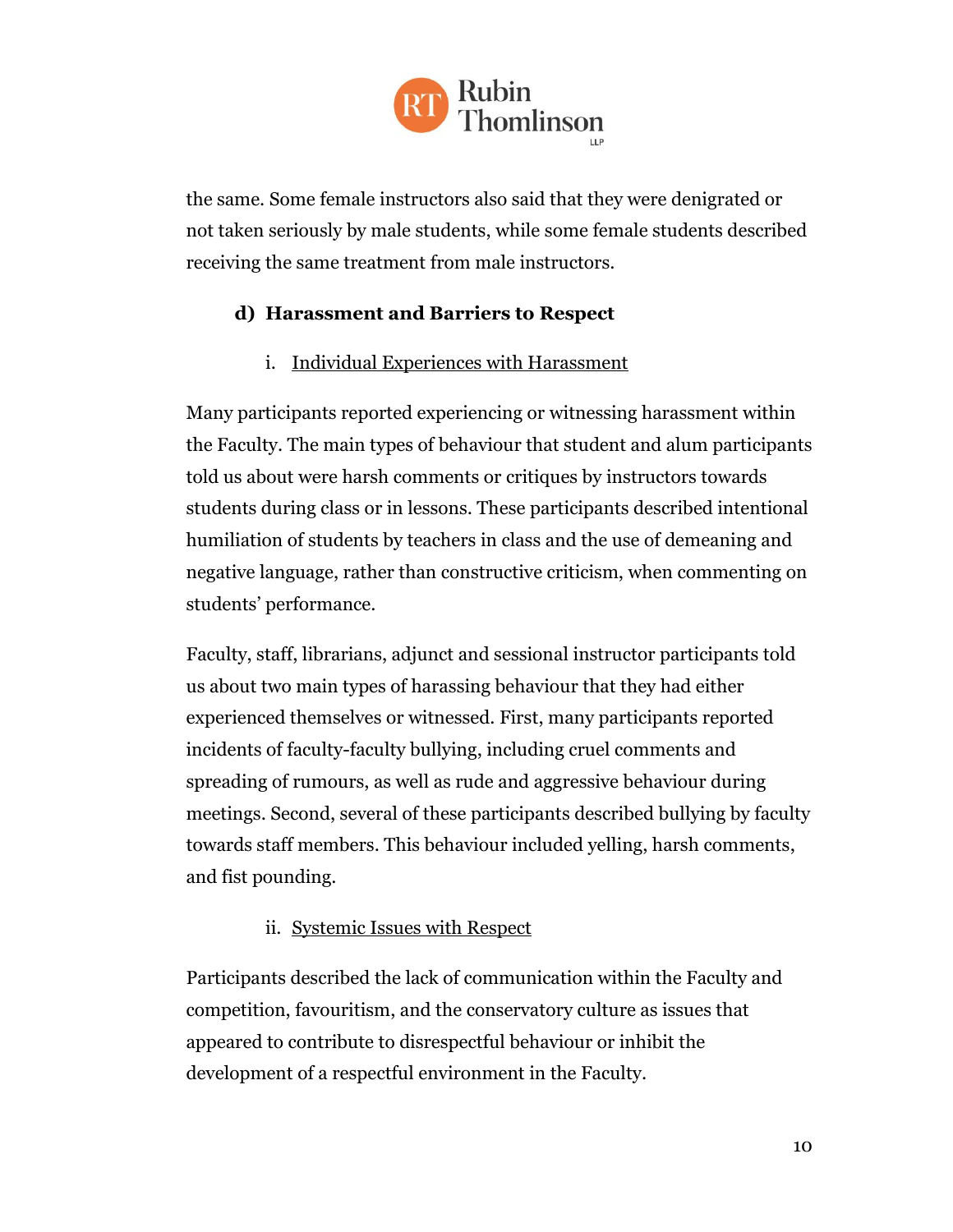

Many participants said that communication within the Faculty is poor. Specifically, we heard that the various programs within the Faculty operate in silos and that the Faculty lacks a centralized means of communicating about things like meetings and scheduling rooms. Participants told us that they felt out of the loop regarding what was going on in other areas of the Faculty and that they had to rely on word of mouth to figure out how to solve problems or to get questions answered. Several participants noted a particular lack of communication between the Faculty's administration and sessional instructors.

Many participants expressed a desire for more Faculty-wide events so that they could get to know people in other areas of the Faculty, learn from their peers, and share information.

Many participants also said that the Faculty's conservatory culture, including intense competition for opportunities and resources, contributes to a lack of respect within the Faculty. Many student and alum participants told us that they felt pitted against each other, rather than encouraged to collaborate. Faculty, librarians, adjunct and sessional instructors, and staff participants similarly described the tensions that arise from competition over resources among colleagues.

Many participants also told us that they felt as if certain programs, including Performance, Voice and, Classical, were favoured over others in the Faculty and that this hierarchy caused tension. Participants who said that they belonged to less favoured parts of the Faculty told us that they felt unimportant or overlooked.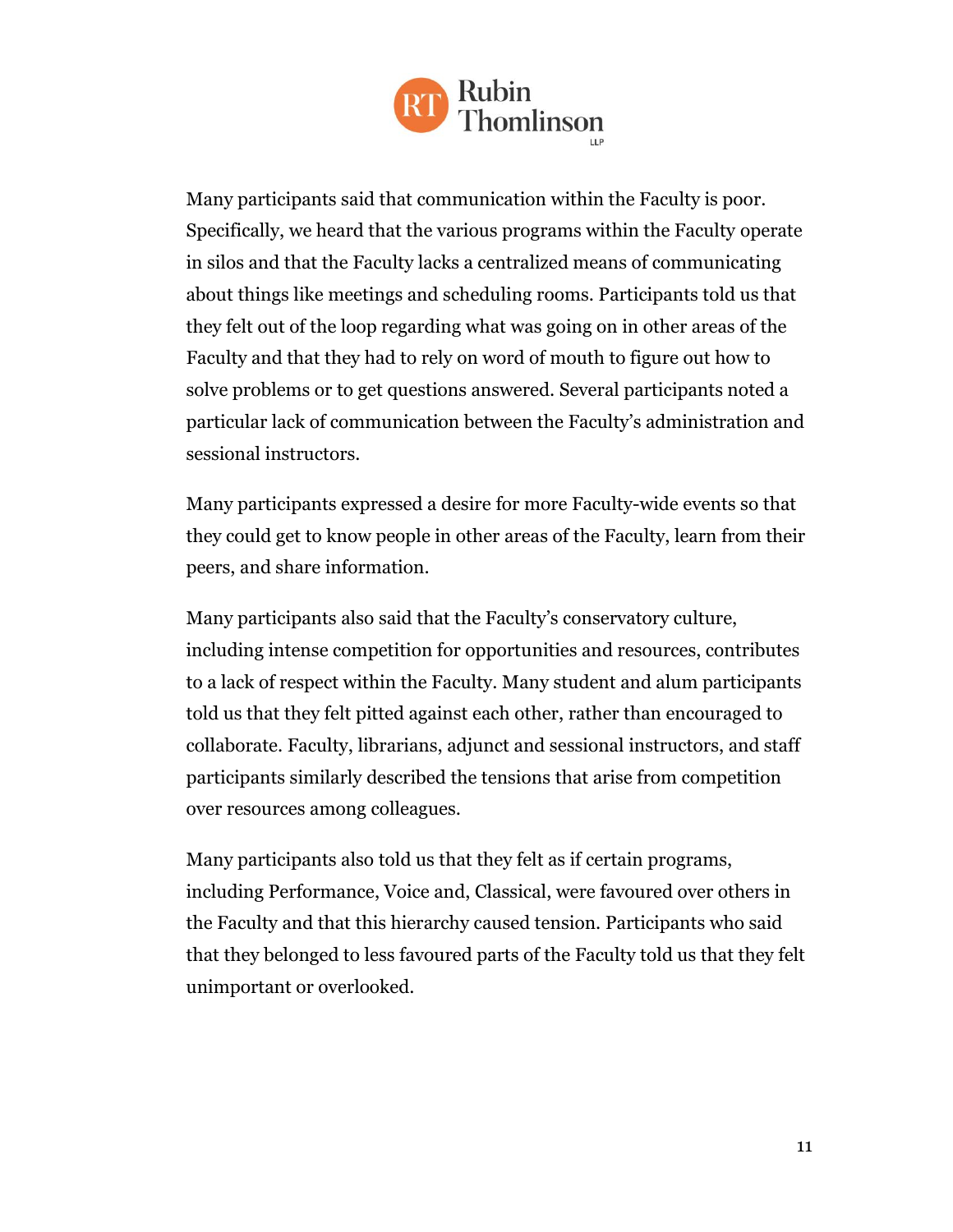

# **e) Lack of Confidence in Existing Supports**

<span id="page-14-0"></span>Participants in this process expressed a profound lack of confidence in the Faculty and the University's ability to respond to Faculty members' concerns, particularly to concerns about or allegations of sexual harassment and sexual violence. Their anger and frustration regarding this issue was palpable in their survey responses and interviews.

Specifically, many participants told us that they did not trust the University's Sexual Violence Prevention & Support Centre ("SVPSC") and/or that they did not trust the University's investigation process for reported incidents of sexual violence.

Participants described three specific issues with the SVPSC and investigations. First, the most frequently raised issue was the length of investigations conducted under the University's Policy on Sexual Violence and Sexual Harassment ("the Policy"). Second, participants told us that complainants to the SVPSC were sometimes required to provide their version of events to the SVPSC multiple times, which was difficult and traumatizing. Third, we heard that complainants were sometimes reluctant to initiate investigations under the Policy because they wished to remain anonymous to the respondent. However, some participants told us that the SVPSC did not monitor disclosures under the Policy, so there was no way to know if multiple disclosures had been made about the same person.

Many participants also told us that they felt the Faculty and/or the University were sweeping problems under the rug. They told us that there was a lack of transparency and accountability in how the Faculty and University respond to complaints.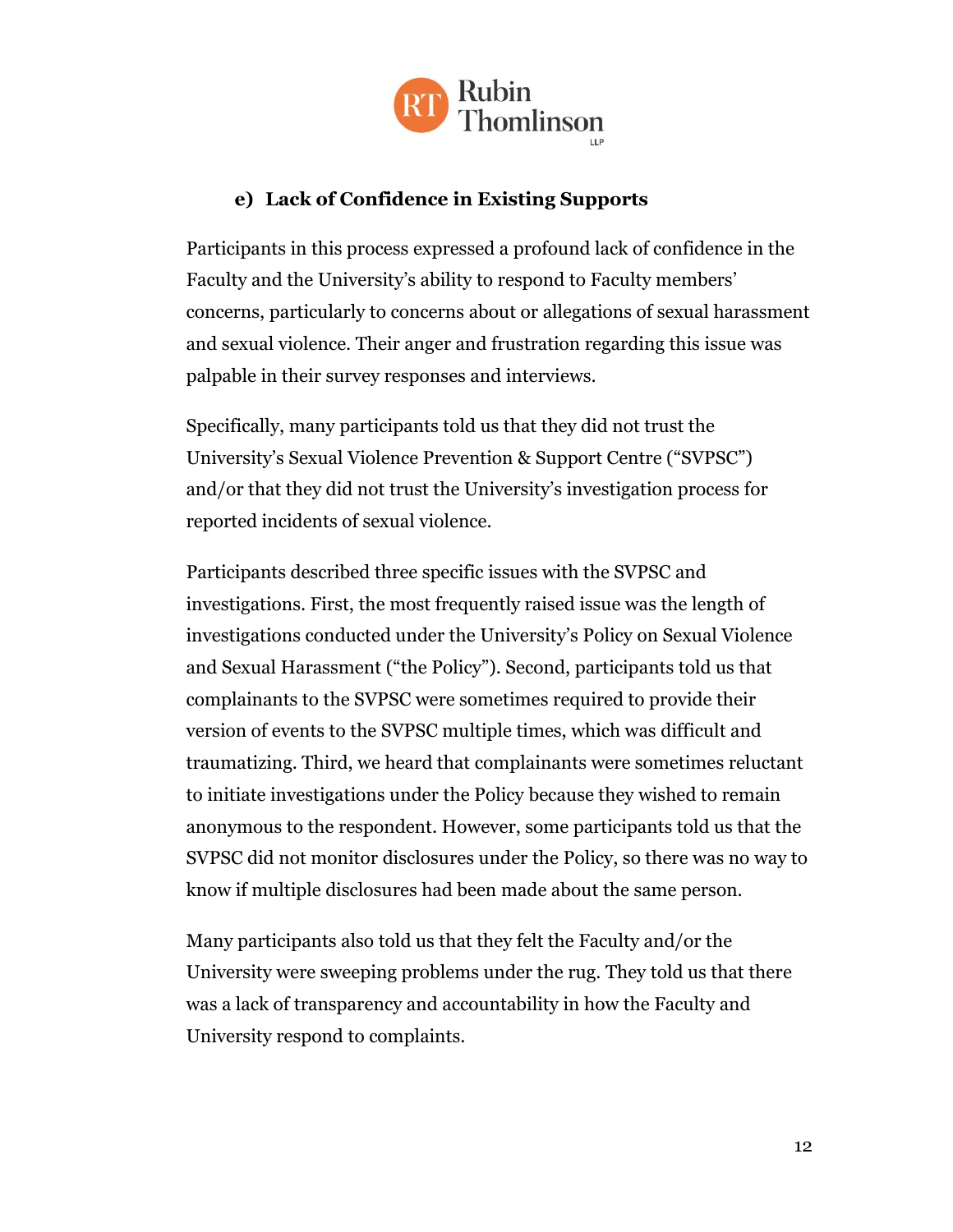

Specifically, participants told us that they thought that the Faculty and/or the University had a history of dismissing complainants and protecting those who were alleged to have engaged in sexual harassment or sexual violence. Many participants said that they felt that the Faculty and the University were only interested in protecting themselves from legal action or bad press and were not truly interested in creating a safe environment for all. In the absence of transparency and accountability, participants appeared to assume the worst: that the Faculty and the University were not doing anything to address issues in the Faculty and were, in fact, covering up for perpetrators.

Several participants also expressed a lack of confidence in this Climate and Culture Review. They told us that they expected that the University would remove unfavourable portions of this report before it was released to the Faculty community and that no action would be taken in response to this report.

#### **f) Other Barriers to Reporting**

<span id="page-15-0"></span>In addition to the lack of confidence in the SVPSC and the perception that the Faculty and the University would sweep issues under the rug, participants also told us about two further barriers to reporting issues.

First, many participants told us that they were concerned about the effect that reporting an issue would have on their career. We heard that the field of music is small and insular. Participants said that they did not wish to ruin their reputation or the network they had built within the Faculty by complaining about someone else. Some participants pointed out that the concern about fallout from reporting is particularly significant for those who are already in vulnerable positions in the Faculty, such as racialized Faculty members and sessional instructors.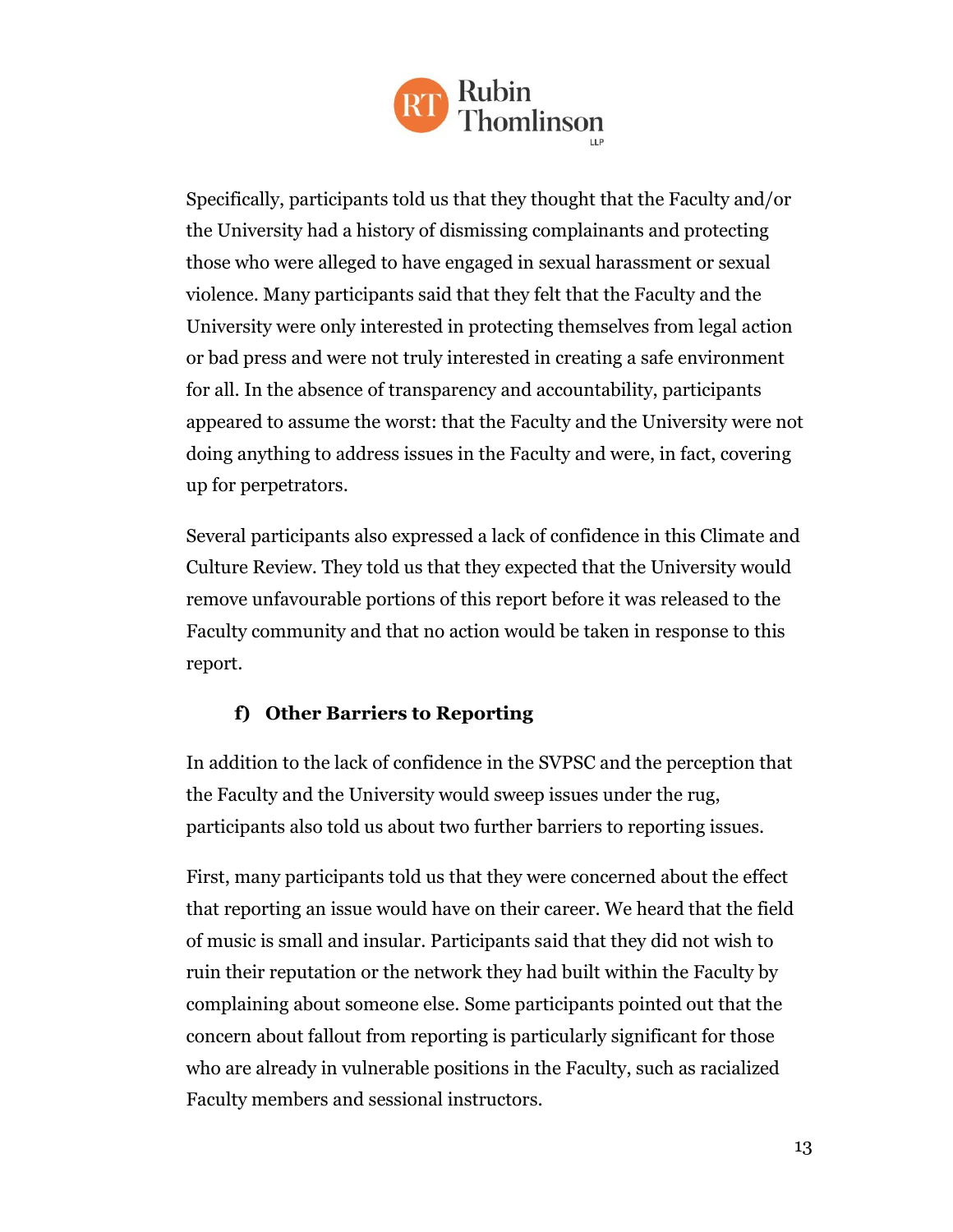

Second, many participants told us that they did not know where to go to report issues, what steps would be involved, or how to access supports. We heard that this information is not disseminated within the Faculty, nor is it easy to find online.

#### **g) Lack of Resources**

<span id="page-16-0"></span>Many participants expressed concern regarding the lack of adequate physical and personnel resources within the Faculty, as well as frustration regarding a perceived lack of financial support from the central University.

Many participants said that the Faculty's buildings, the Edward Johnson Building and the Faculty of Music South, were in a state of disrepair. Participants noted a lack of resources required for teaching and learning, such as desks, chairs, music stands, and piano benches. Many participants also reported that the Faculty lacks adequate office, classroom, rehearsal, and practice space for its students, faculty, sessional instructors, and staff. Several expressed feeling that they had to fight or compete for space and several explicitly linked the stress and conflict that arises from trying to access scarce resources to the cultural problems in the Faculty.

Many participants raised concerns regarding the demands placed on the Faculty's staff members. Participants said that the Faculty is chronically understaffed and that staff members are overburdened, with each doing the job of more than one person. Some participants noted that they had observed bullying behaviour, such as rudeness and yelling, towards the already overburdened staff members.

Several faculty participants also described feeling overburdened and noted the Faculty's lack of full-time faculty members, relative to the number of students. Many participants commented on the Faculty's consequent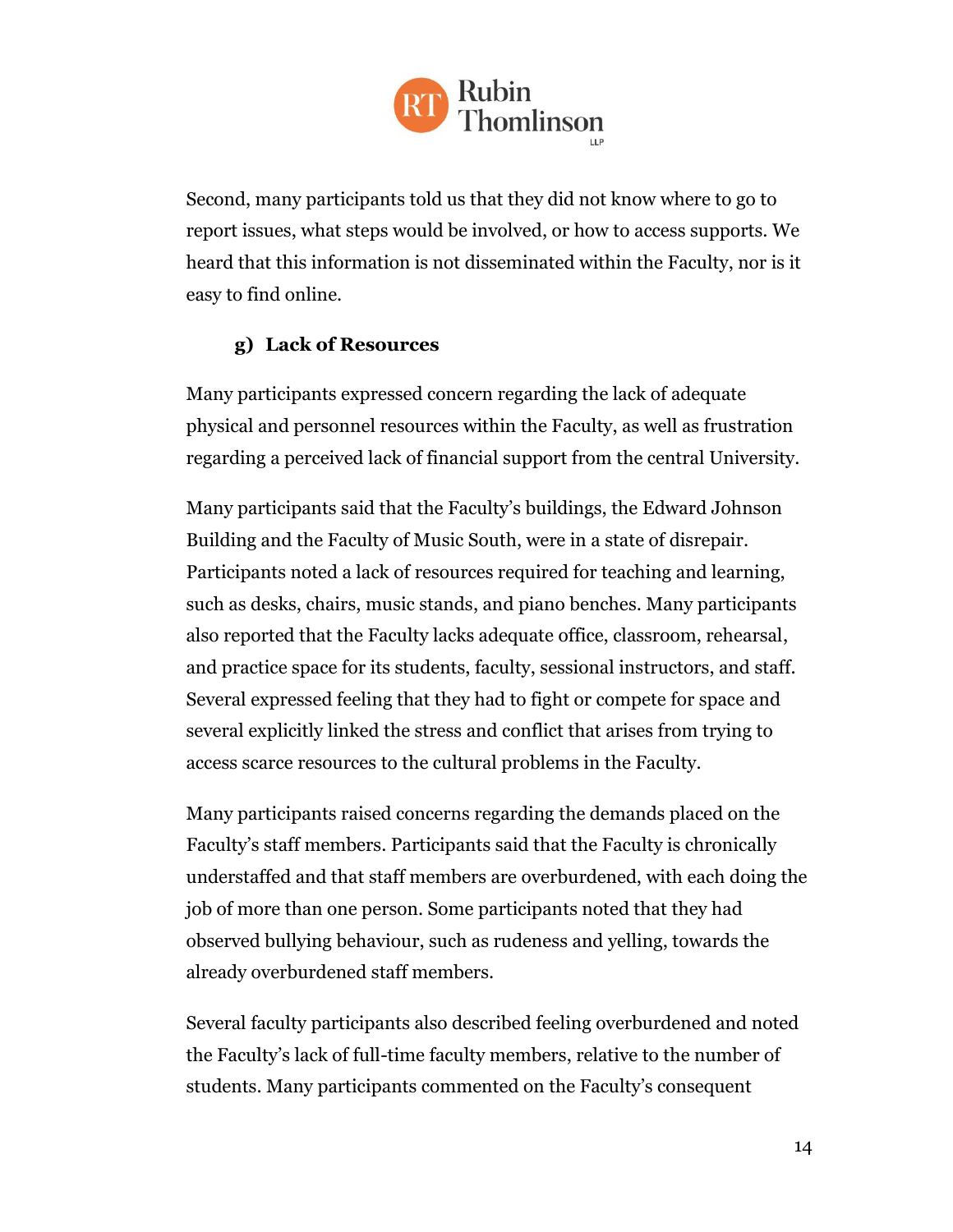

reliance on sessional instructors and the issues that this creates for the Faculty. Specifically, many sessional instructor participants told us that they felt undervalued by the Faculty. Many also said that they felt left out of discussions and decision-making in the Faculty. Several participants commented on the precarious nature of sessional instructors' employment, which makes it difficult for them to speak out about problems in the Faculty.

In addition, several faculty participants described an inequitable division of labour within the Faculty, with female faculty members and faculty members of colour taking on the bulk of the service work in the Faculty. Some participants highlighted the fact that these contributions to the Faculty go unrecognized and take away time that these faculty members could otherwise devote to research, thereby impeding their career progression.

# **h) Positive Change**

<span id="page-17-0"></span>Many participants expressed strong support for Dean Hisama, who began her role in July 2021, and for the steps she has taken so far to improve the culture in the Faculty (some of which are detailed further in the "Recommendations" section below).

Several participants told us that, although they had great confidence in Dean Hisama, she would not be able to change the Faculty on her own and would require support from the University.

#### <span id="page-17-1"></span>*4. Recommendations*

For ease of reference, we have categorized our recommendations into five sections: The Results of the Climate and Culture Review; Fostering Equity, Diversity, and Inclusion; Addressing and Preventing Sexual Misconduct;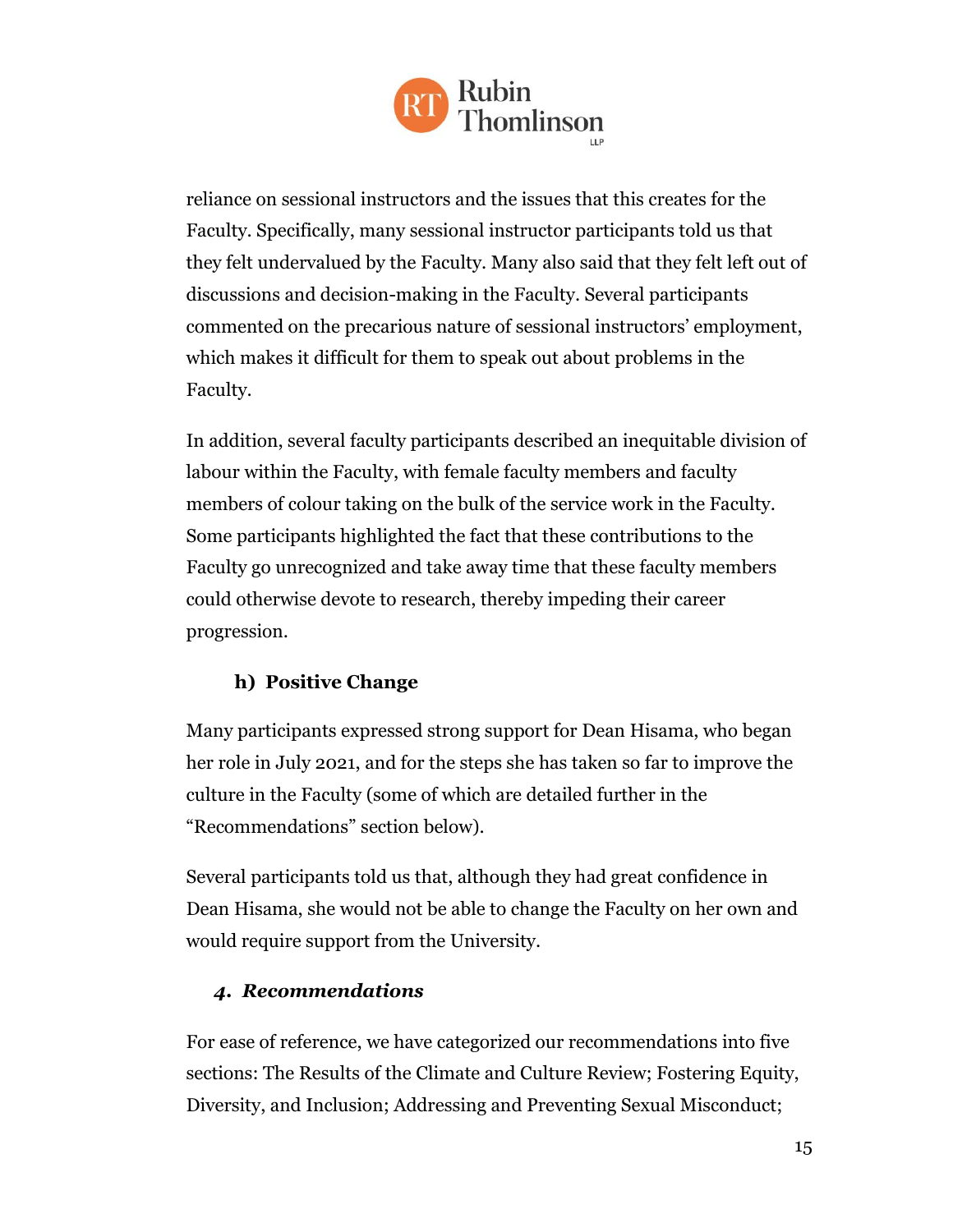

Increasing Respect; and Training and Awareness. Our recommendations in each of these categories are detailed below.

Before detailing our recommendations, we wish to acknowledge limitations that many participants in this process pointed to when asked what they thought should change in the Faculty: the Faculty's resources are limited and it relies on the University for Human Resources and the SVPSC.

Our recommendations below are aimed at the Faculty specifically. We are mindful that the Faculty may not have the resources to implement all of these recommendations or to implement all of them immediately. We suggest that, in the spirit of transparency, the Faculty be open about this with the community. We are also aware that large structural changes that were suggested by many participants and that could address some of the issues outlined above, such as increasing the number of faculty members, hiring more staff, and renovating or expanding the Faculty's buildings, are likely outside of the Faculty's means and/or control. Again, we suggest that the Faculty be transparent about these limitations.

We acknowledge that the University's Human Resources and the SVPSC are not within the control of the Faculty. However, we suggest that the Faculty advocate or continue to advocate to the University regarding two issues, given their impact on the culture of the Faculty.

First, we believe the Faculty would be well-served by a dedicated human resources representative, given its longstanding, intersecting issues with respect, communication, and training and the already enormous workload of current staff. We suggest that the Faculty advocate to the University regarding this issue.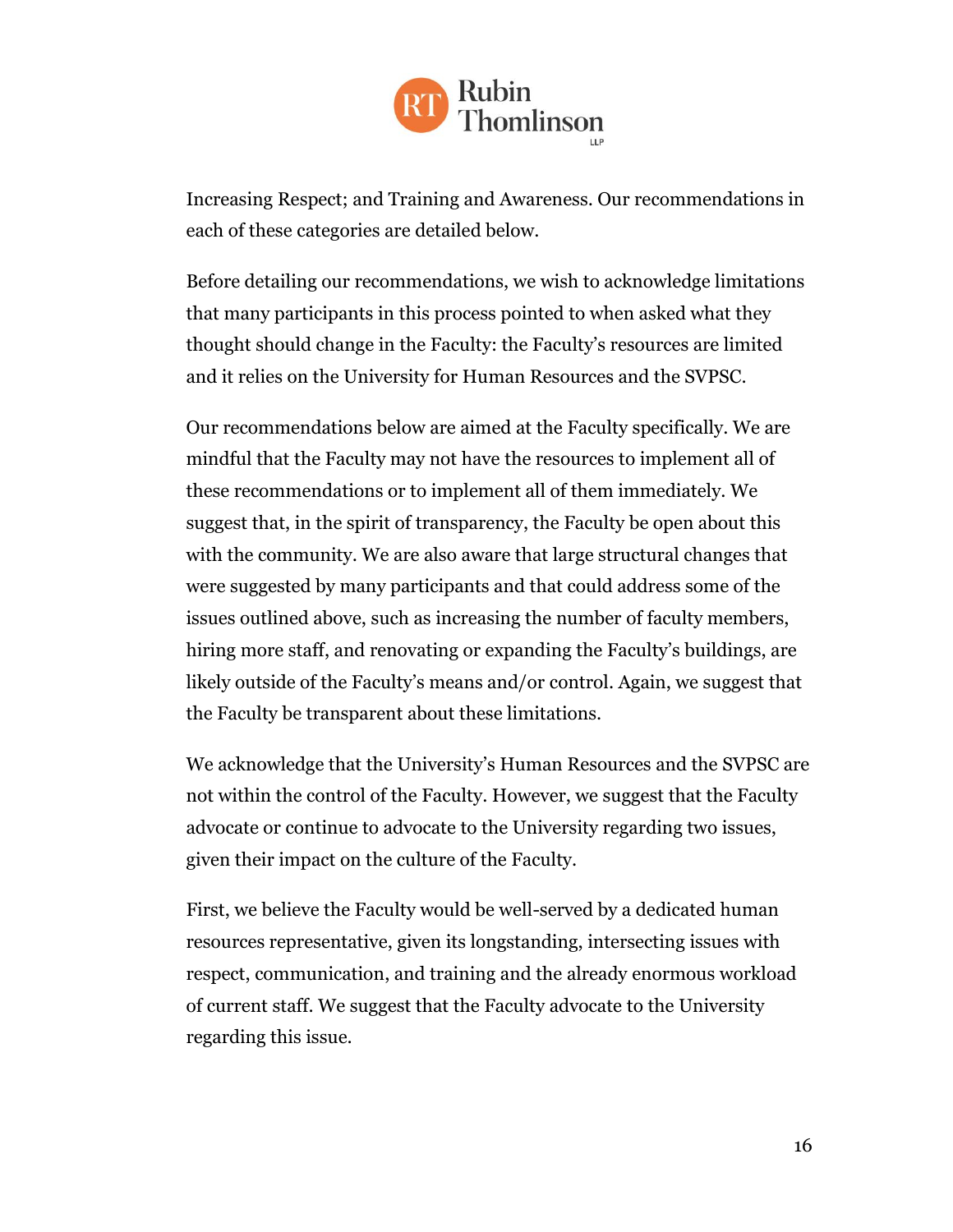

Second, we suggest that the Faculty share the concerns that participants in this process expressed regarding the SVPSC with the SVPSC. Given the deep lack of trust in the SVPSC that was expressed to us by participants in this process, we do not believe that the Faculty can address its issues with sexual harassment and sexual violence on its own.

# <span id="page-19-0"></span>**a) The Results of the Climate and Culture Review**

i. Share the Results with the Community

<span id="page-19-1"></span>Given the significant lack of trust in both the Faculty and the University that participants expressed to us, including concern that the Faculty and/or the University would selectively edit our report or not act on its recommendations, we recommend that the results of this process be shared with the Faculty community in as fulsome a manner as possible.

We acknowledge that care must be taken when sharing the report since it refers to confidential allegations against particular individuals which we understand have already been addressed through Faculty and University processes. However, we believe that unless steps are taken to demonstrate to the Faculty community that the Faculty and the University are committed to transparency and accountability, the community will continue to write off Faculty and University administrative processes and serious issues will go unaddressed.

#### ii. Processing the Report

<span id="page-19-2"></span>It was clear from our surveys and interviews that the events of the past few years, as well as longstanding unresolved issues, have greatly impacted many members of the Faculty community. We believe that the community needs space to process what has happened, to discuss our report and to share learnings and ideas for improvement. We recommend that Faculty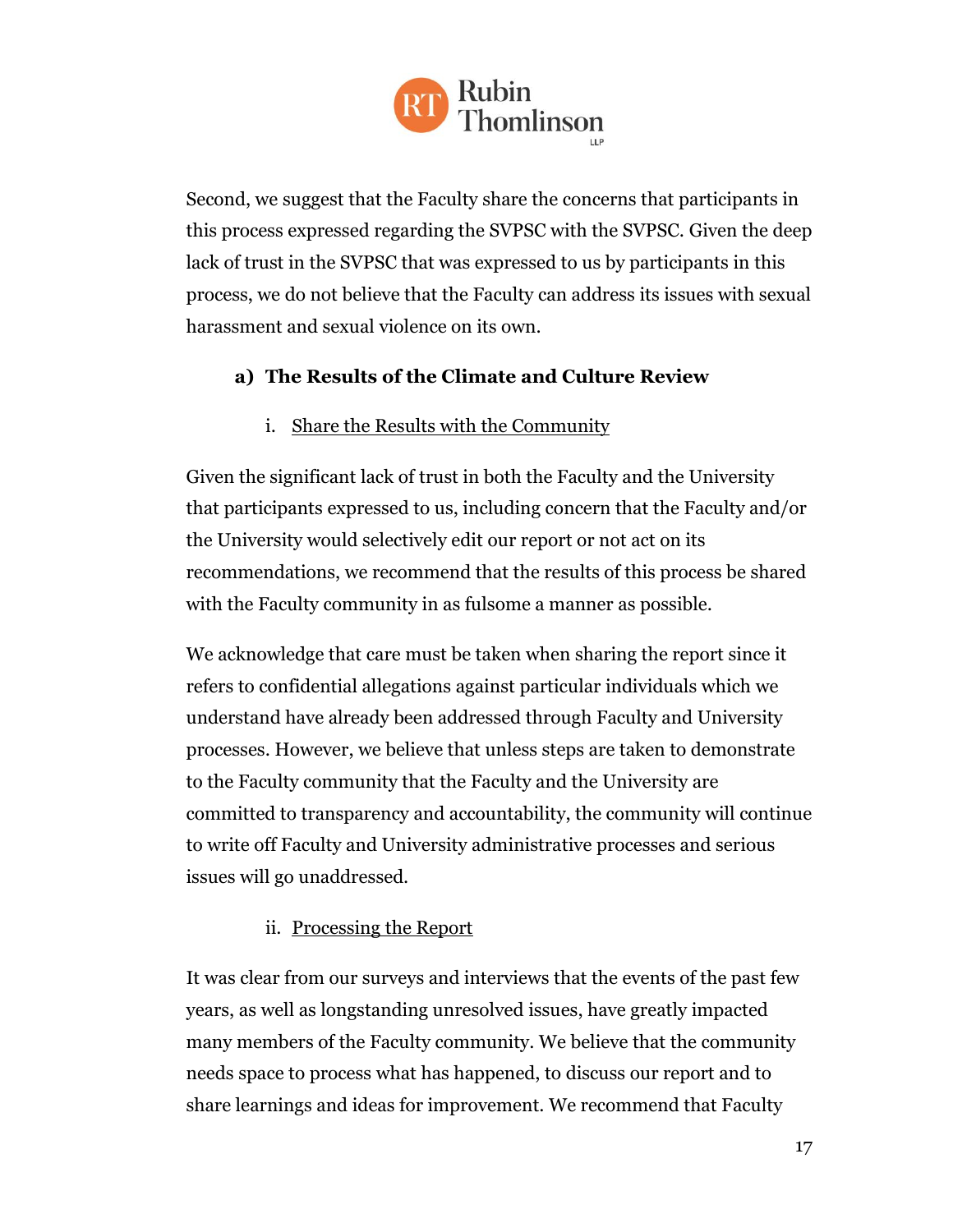

leadership put in place opportunities for its community members to have these discussions, such as town hall meetings, listening sessions, and/or dedicated office hours. Given the sensitive nature of these discussions, we suggest that Faculty leadership seek guidance on facilitation from the University's Division of People Strategy, Equity & Culture.

#### iii. Restoring the Work Environment

<span id="page-20-0"></span>In addition to the impact of the events of the past few years on the Faculty community as a whole, it was apparent from our surveys and interviews that relationships among faculty, staff, and sessional instructors have suffered from both longstanding issues with respect and communication, as well as the more recent attention given to racism and sexism in the Faculty.

As a result, we recommend that the Faculty consider engaging in a workplace restoration for faculty, staff, and sessional instructors, through which participants would be able to process their experiences with the assistance of a skilled facilitator. We believe that such a process would assist the Faculty in re-setting relationships in order to move forward productively. Moreover, we believe that improved cohesiveness and communication among those who work in the Faculty would also improve the student experience.

#### <span id="page-20-1"></span>**b) Fostering Equity, Diversity, and Inclusion**

#### i. EDI Director and Task Force on Equity and Belonging

<span id="page-20-2"></span>We understand that the Faculty is in the process of hiring an Equity, Diversity, and Inclusion ("EDI") Director. We support this step and recommend that the Faculty consult with the Director when carrying out the recommendations set out below, as well as for the equity, diversity and inclusion training recommended in section e).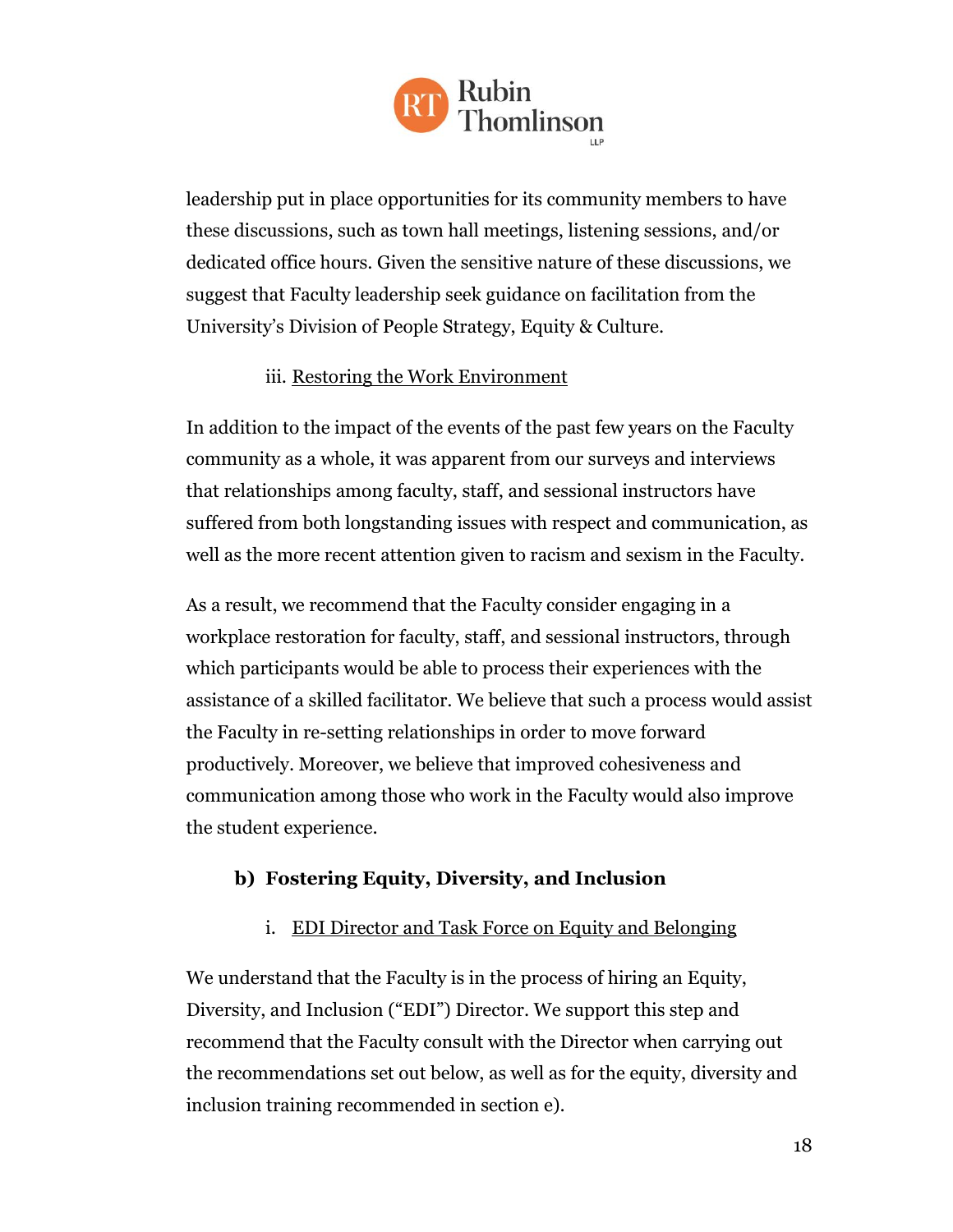

We further understand that the Faculty has created a Task Force on Equity and Belonging, whose current role is hiring the EDI Director, developing guidelines on faculty and student interaction, and bringing new art to the Faculty's buildings. We support the creation and role of this Task Force and suggest that the Task Force work with the EDI Director to consider how it can best contribute to the Faculty going forward and how its work can complement that of ARAO. We make specific recommendations regarding the guidelines on faculty and student interaction in section c) below.

#### ii. ARAO

<span id="page-21-0"></span>We understand that ARAO has taken steps to learn from the difficulties it faced in the 2020-2021 academic year and that it now has a code of conduct and a mandate to create a Statement of Values for the Faculty. We support the progress that ARAO has made and suggest that once ARAO has completed the Statement of Values, it work with the EDI Director to consider how it can continue to contribute to anti-racism and antioppression within the Faculty, in conjunction with the Task Force on Equity and Belonging.

#### iii. Diversify Faculty and Leadership

<span id="page-21-1"></span>Many participants recommended that the Faculty take steps to diversify its faculty and leadership. We endorse this recommendation and suggest that the Faculty consider how it can increase diversity among its faculty members and within the SLG. We acknowledge that this is not something that can happen "overnight," given the nature of academic positions and hiring processes. However, we suggest that the Faculty take every opportunity in the coming years to recruit and promote diverse candidates for open roles.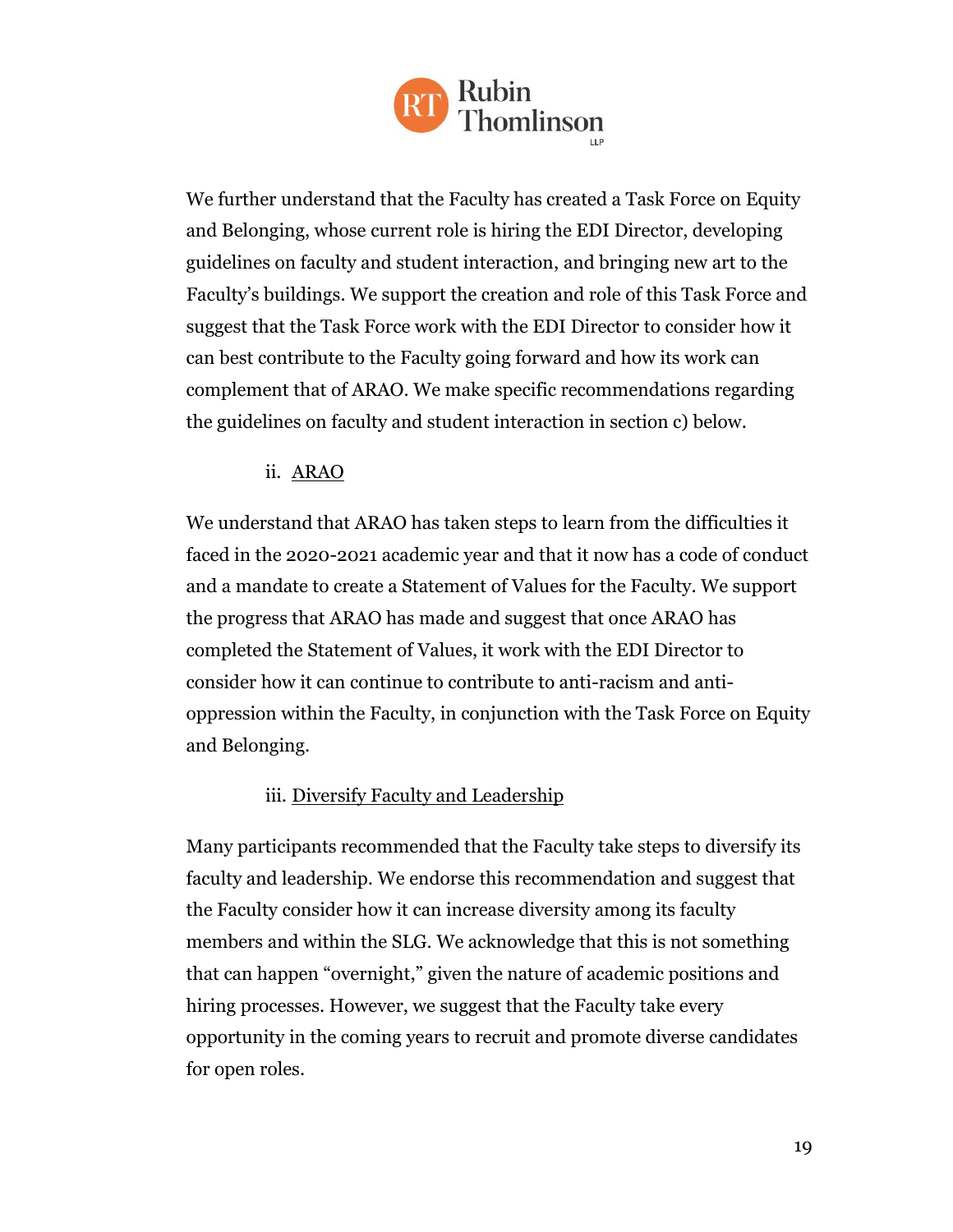

However, we caution that diversifying faculty and leadership alone is not sufficient. Without broader cultural change, the Faculty risks harming, alienating, or "tokenizing" racialized faculty members and leaders.

# iv. Diversify Curriculum

<span id="page-22-0"></span>We understand that the Faculty has revived its Teaching and Learning Committee and that one of the eventual aims of this Committee will be to consider how the Faculty's curriculum can be more inclusive. We support this step and suggest that the Committee review how the Faculty's course offerings, as well as the content of existing courses, can be diversified to include musical traditions, composers, and history outside of European classical music.

We also understand that the Faculty has made some efforts to diversify the programming for its performances, with the guest artists it brings in and for students' repertoire selections. We recommend that the Faculty continue this work and consider how it can incorporate the works of more racialized, female, and/or LGBTQ+ composers in its performances, repertoires, and library holdings, as well as continue to invite diverse guest artists to the Faculty.

# <span id="page-22-1"></span>**c) Addressing and Preventing Sexual Misconduct**

# i. Code of Conduct

<span id="page-22-2"></span>We understand that the Task Force on Equity and Belonging is working to create a set of guidelines on faculty and student interaction, and we support this endeavour. We suggest that the guidelines be applicable to all instructors, including teaching assistants and sessional instructors. We further suggest that the guidelines should include: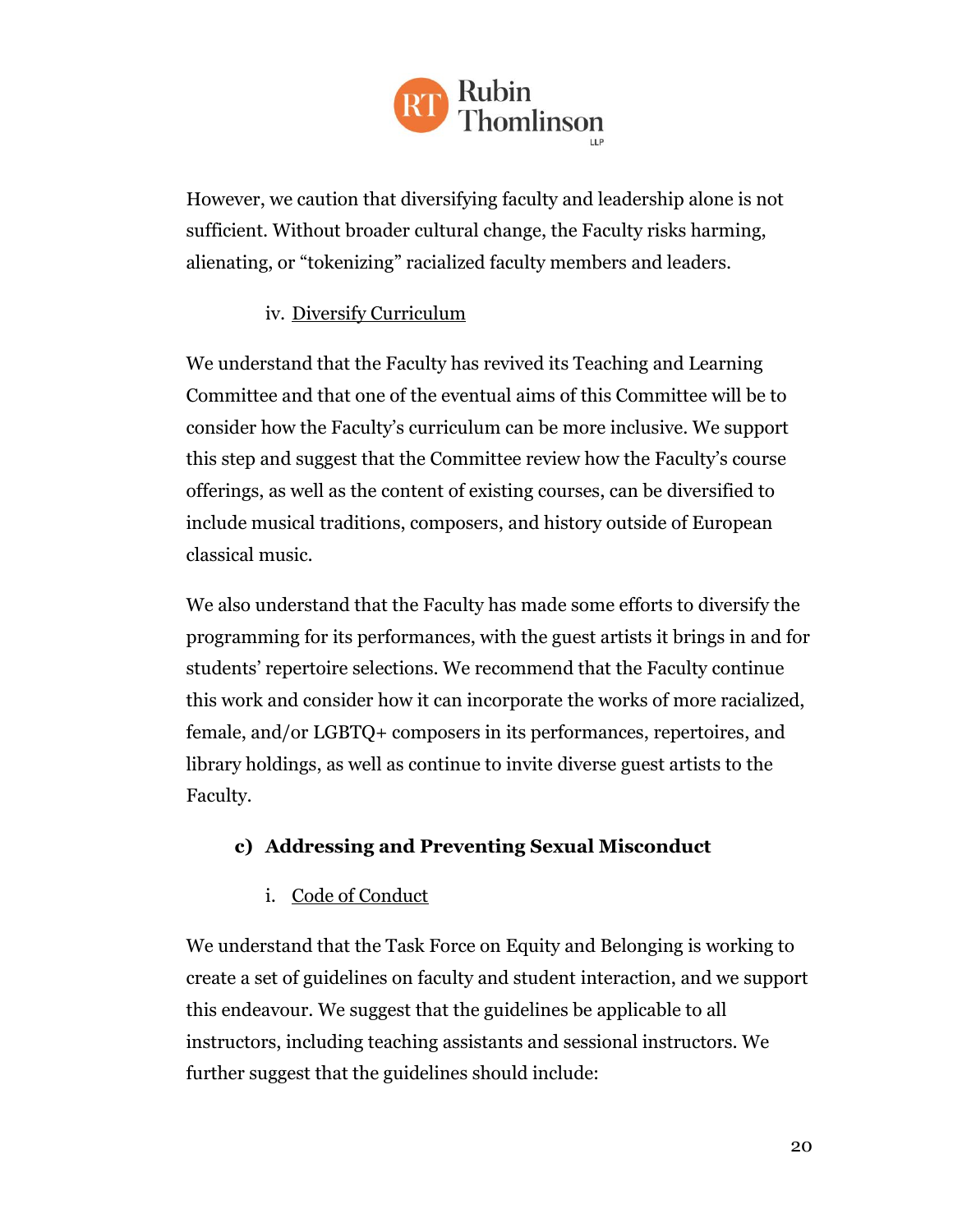

- An acknowledgment of the inherent power imbalance between students and instructors
- Appropriate conduct outside of class or lessons, including online, at social events, and at performances
- A requirement to request consent prior to touching a student for pedagogical purposes

We also suggest that the Faculty create specific guidelines for guest artists that they are required to review and acknowledge before they teach at the Faculty.

#### ii. Physical Space

<span id="page-23-0"></span>We recommend that the Faculty take steps to lessen the isolation of students in one-on-one lessons in order to increase students' sense of safety, such as installing windows on practice room doors or encouraging instructors to video record their lessons with students.

# <span id="page-23-1"></span>**d) Increasing Respect**

i. Improve Channels of Communication

<span id="page-23-2"></span>We recommend that the Faculty review current practices around intra-Faculty communication and the technology and channels available for communication, including scheduling and booking meeting and practice spaces, to determine areas for improvement.

We further recommend that intra-Faculty communication be increased with, for example, a newsletter, regular town hall meetings with leadership, and/or a list serv for instructors.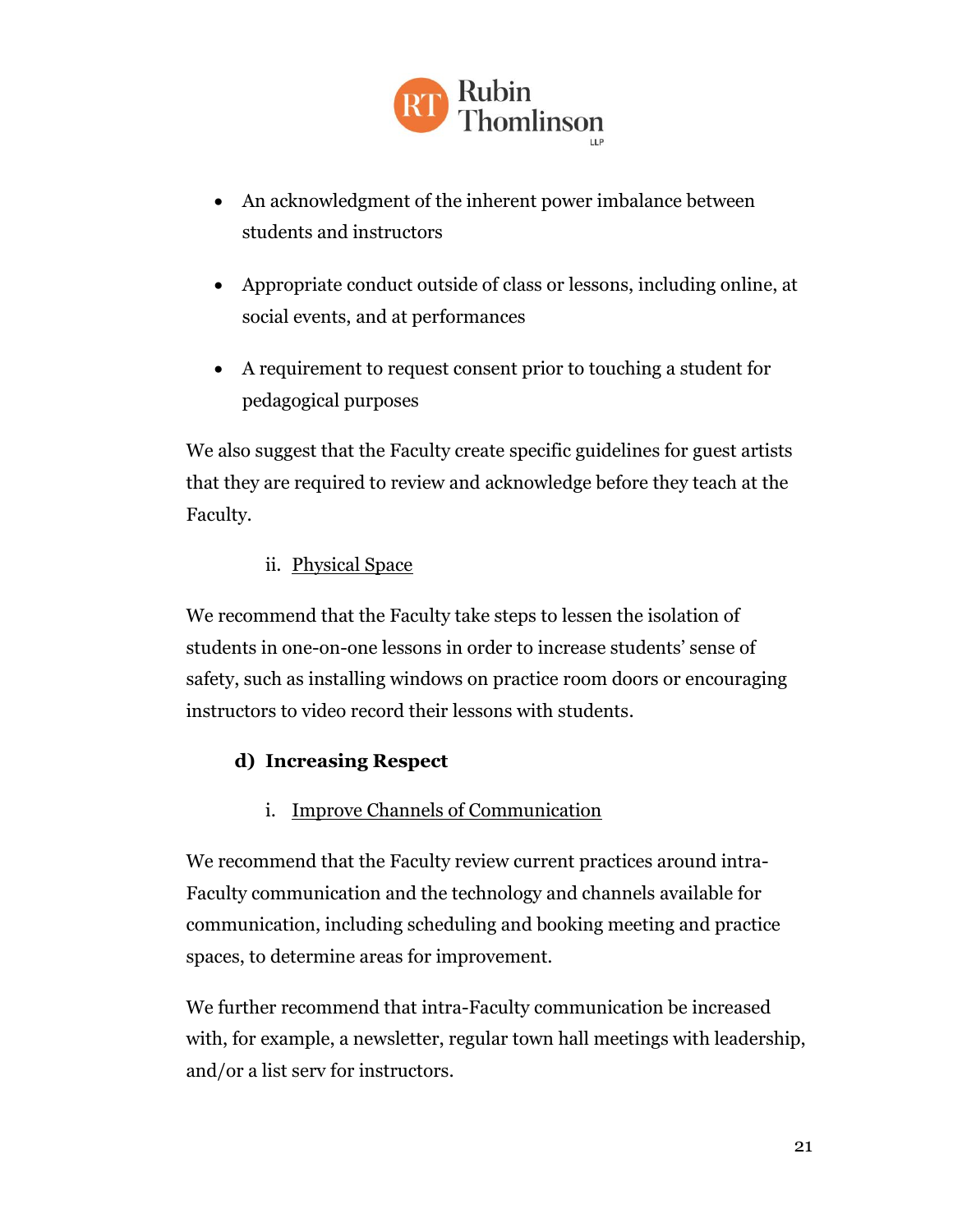

We also heard that participants would like to see more events that bring the Faculty together as a whole, such as lunch time performances or talks. We support this suggestion and believe that it would contribute to improved communication and an enhanced sense of respect and belonging in the Faculty.

#### ii. Sessional Instructors

<span id="page-24-0"></span>We recommend that that Faculty make it a priority to include sessional instructors in all communications, as well as in meetings and decisionmaking as appropriate.

#### **e) Training and Awareness**

<span id="page-24-1"></span>We recommend that the Faculty work with the EDI Director and leverage existing University training resources to develop Faculty-specific training on EDI, harassment, sexual harassment, and sexual violence.

We suggest that this training be mandatory or incentivized for instructors and leadership and that it be tailored to reflect the particular issues that arise in a music or arts environment.

We further suggest that the Faculty review how information about reporting issues of discrimination, harassment, sexual harassment, and violence is currently disseminated and consider increasing the visibility of reporting options through its website, social media, postering, brochures, and syllabi.

Date: May 4, 2022

Eping